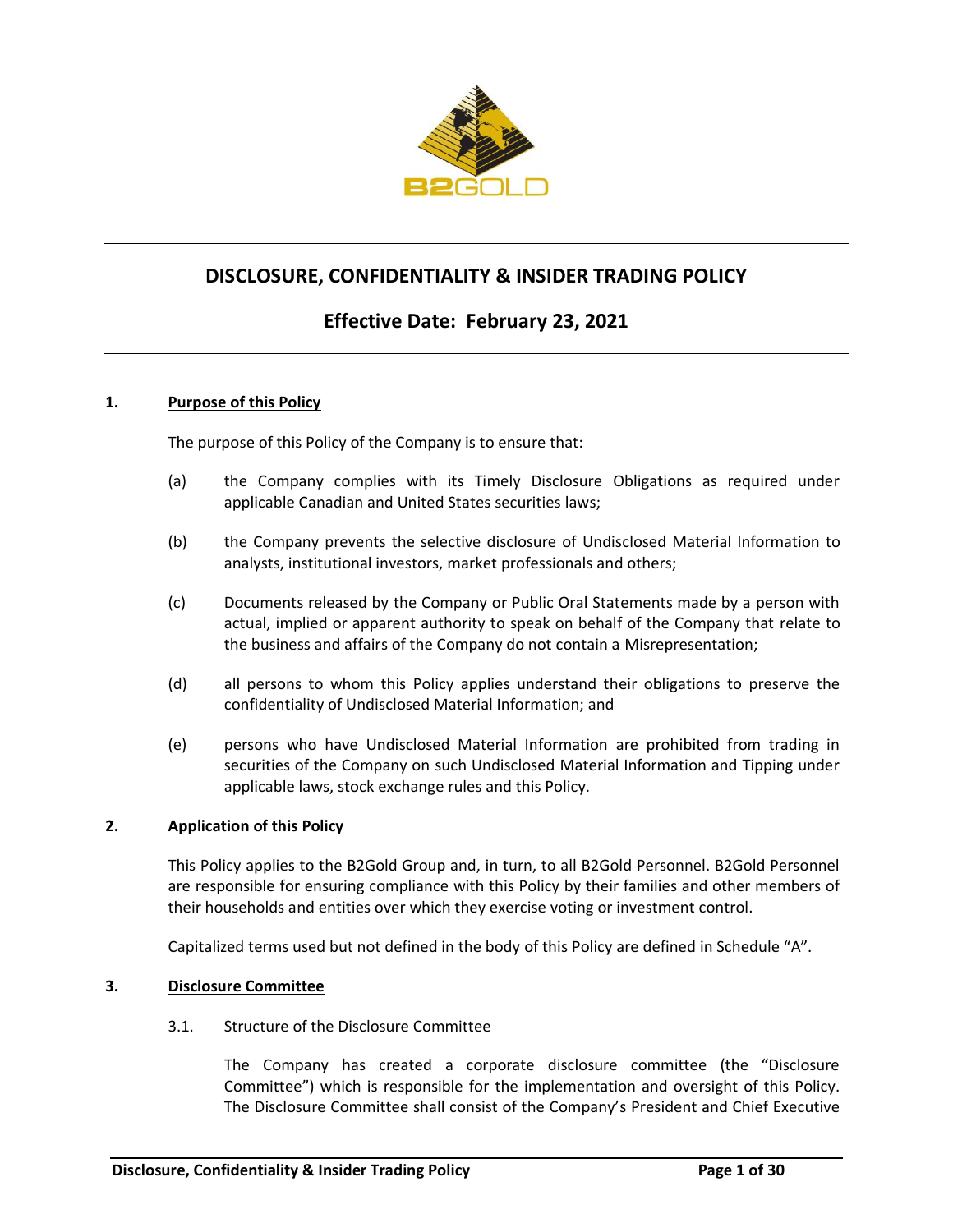

Officer, Chief Financial Officer, Executive Vice President and General Counsel, Senior Vice President, Operations, Senior Vice President, Exploration, Vice President, Investor Relations, Vice President and Associate General Counsel, and such other persons as may be designated by the Board or the Disclosure Committee from time to time.

A majority of the members of the Disclosure Committee present in person or by conference call at the time a meeting is convened shall constitute a quorum for all purposes. The Disclosure Committee may adopt additional Disclosure Controls and Procedures in addition to those set out herein.

3.2. Responsibilities of the Disclosure Committee

The Disclosure Committee shall have the responsibility to:

- (a) evaluate the necessity of making public disclosures as circumstances require;
- (b) review and approve, before they are Generally Disclosed, each Core Document to assess the quality of the disclosures made in the Core Document including, but not limited to, whether the Core Document is accurate and complete in all material respects;
- (c) review and approve the guidelines and procedures to be distributed to appropriate management and other B2Gold Personnel designed to gather the information required to be disclosed in Core Documents;
- (d) establish timelines for the preparation of Core Documents, which timelines shall include critical dates and deadlines during the disclosure process relating to the preparation of drafts, the circulation of drafts to appropriate B2Gold Personnel, the Company's independent auditors, and the Board and/or individual committees of the Board, in each case as appropriate in light of all applicable legal, regulatory and stock exchange requirements, the receipt of comments and the review of the comments by the Disclosure Committee;
- (e) as circumstances require, make determinations about whether:
	- (i) a Material Change has occurred;
	- (ii) selective disclosure of Undisclosed Material Information has been or might be made; or
	- (iii) a Misrepresentation has been made;
- (f) oversee the design and implementation of this Policy and the Disclosure Controls and Procedures;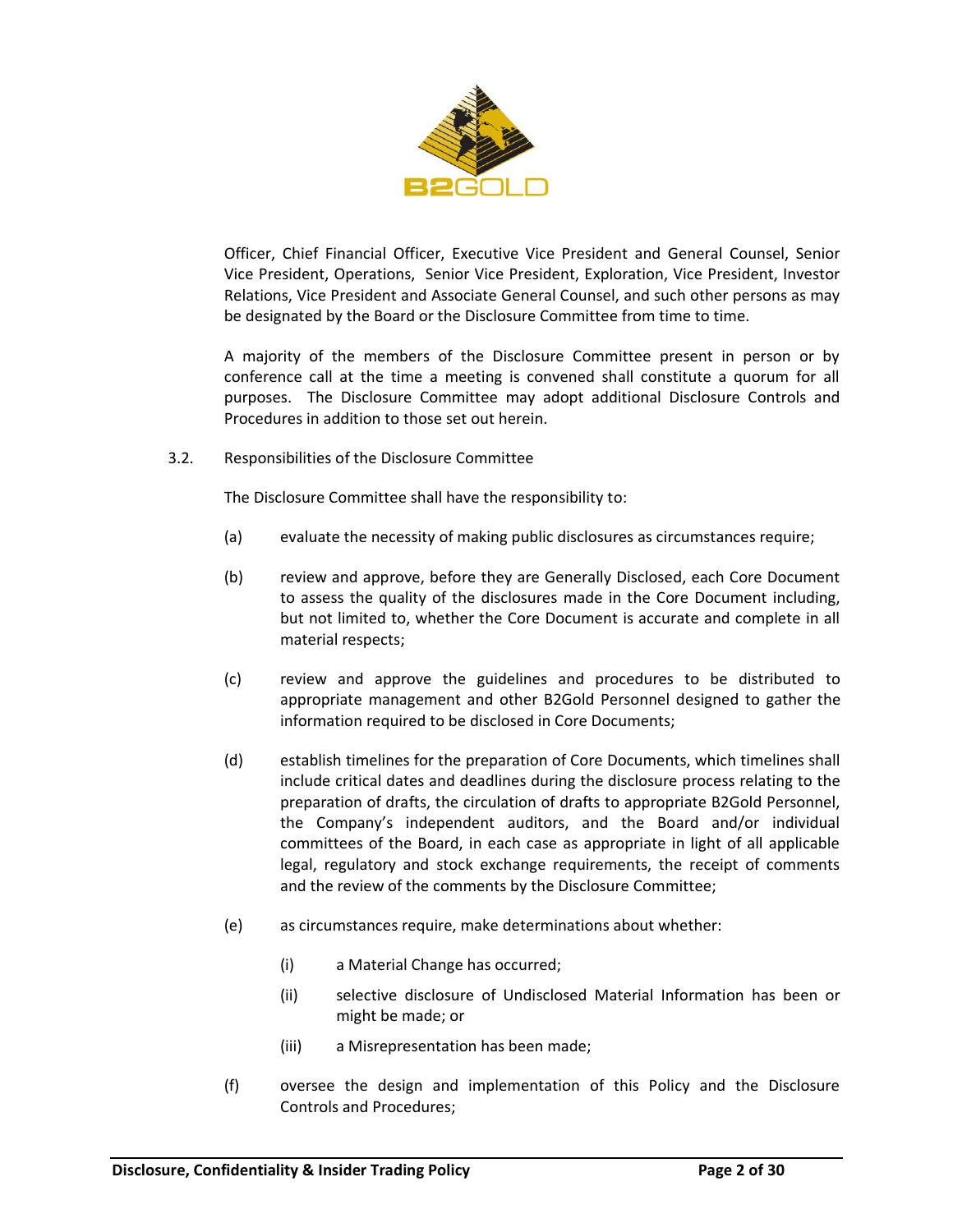

- (g) periodically evaluate the effectiveness of the Disclosure Controls and Procedures and assist the Chief Executive Officer and the Chief Financial Officer with their evaluation of the effectiveness of such Disclosure Controls and Procedures.
- (h) make recommendations to the Chief Executive Officer and the Chief Financial Officer with respect to the disclosures to be contained in Core Documents to be filed by the Company;
- (i) in its discretion, conduct interim evaluations of the Disclosure Controls and Procedures including in the event of significant changes in securities regulatory requirements, Canadian or United States GAAP, IFRS, legal, or other regulatory policies, or stock exchange requirements, or if it otherwise considers such evaluations appropriate;
- (j) educate the Directors, Officers, Employees and Contractors of the Company, its subsidiaries and any other entity controlled by the Company about the matters contemplated by this Policy;
- (k) monitor the effectiveness of, and compliance with, this Policy and report to the Audit Committee of the Board on the operation of this Policy, or to the Chief Executive Officer and the Chief Financial Officer in the case of the effectiveness of the Disclosure Controls and Procedures and the Disclosure Committee's assessment of the quality of the disclosures made in Core Documents, and recommend any necessary changes to this Policy;
- (l) periodically review and reassess the adequacy of this Policy and, if necessary, recommend any proposed changes to the Chief Executive Officer and the Chief Financial Officer for approval such that it complies with changing requirements and best practices;
- (m) accumulate information which may be required to be reported upon or disclosed and communicated to the executive officers of the Company to allow the Company to meet its disclosure obligations on a timely basis; and
- (n) where applicable, report to the Chief Executive Officer and the Chief Financial Officer prior to such officers executing their certifications related to the Company's Core Documents setting out the evaluation, findings and conclusions of the Disclosure Committee regarding the effectiveness of the Disclosure Controls and Procedures and the Disclosure Committee's assessment of the quality of the disclosures made in the Company's Core Documents.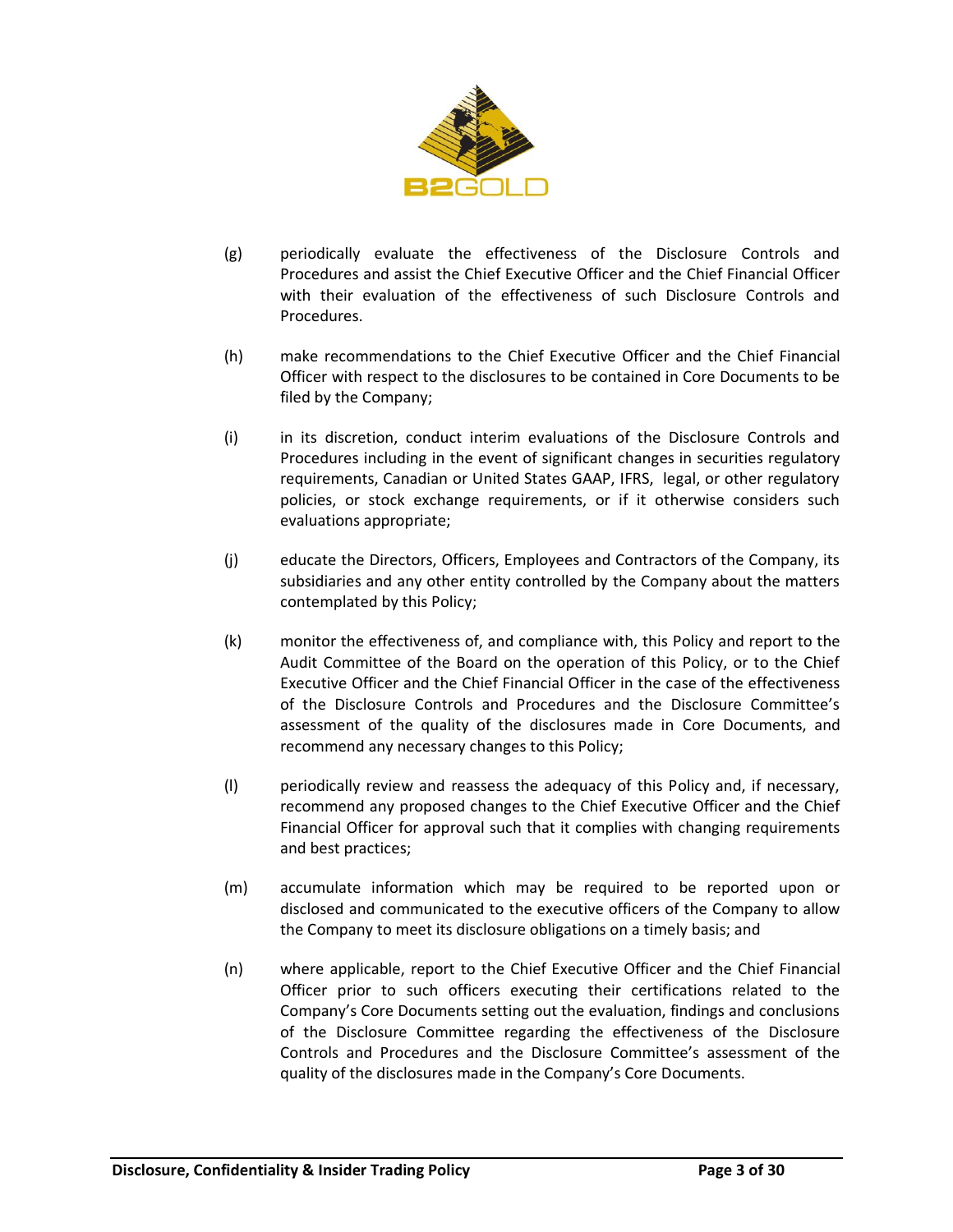

## 3.3. Meetings of the Disclosure Committee

The Disclosure Committee shall meet informally as circumstances dictate and minutes of such meetings shall be maintained by the Executive Vice President and General Counsel or other designated member. Any member of the Disclosure Committee may call a meeting of the Disclosure Committee, with or without notice as circumstances dictate, to consider any matter within the mandate of the Disclosure Committee. Unless otherwise set out in this Policy, or as established by the Disclosure Committee from time to time, all of the rules of procedure with respect to meetings and other activities of the Board shall apply to the Disclosure Committee.

3.4. Consulting Outside Advisors

The Disclosure Committee may consult with the Company's legal counsel and other appropriate external advisors as it considers necessary.

#### **4. Individuals Who Are Authorized to Speak on Behalf of the Company**

Unless otherwise authorized by the Disclosure Committee, only the members of the Disclosure Committee are authorized to make Public Oral Statements or initiate contacts with analysts, the media and investors. However, the Spokespersons listed below (but only these individuals) are authorized to respond to analysts, the media and investors on behalf of the B2Gold Group and only with respect to the areas noted opposite their respective names. The list, which may be changed by the Disclosure Committee from time to time, includes the following individuals at the Company:

- Chair General Corporate
- President and Chief Executive Officer All Areas
- Chief Financial Officer All Areas
- Executive Vice President All Areas
- Senior Vice Presidents All Areas
- Vice Presidents Specific Areas (based on area of responsibility / expertise)
- Vice President, Investor Relations All Areas
- Manager, Investor Relations on a limited basis, under the supervision of the Vice President, Investor Relations

Any B2Gold Personnel (other than a Spokesperson) who is approached by the media, an analyst, investor or any other member of the public to comment on the business and affairs of the B2Gold Group, must refer all inquiries to the President and Chief Executive Officer or the Vice President, Investor Relations of the Company.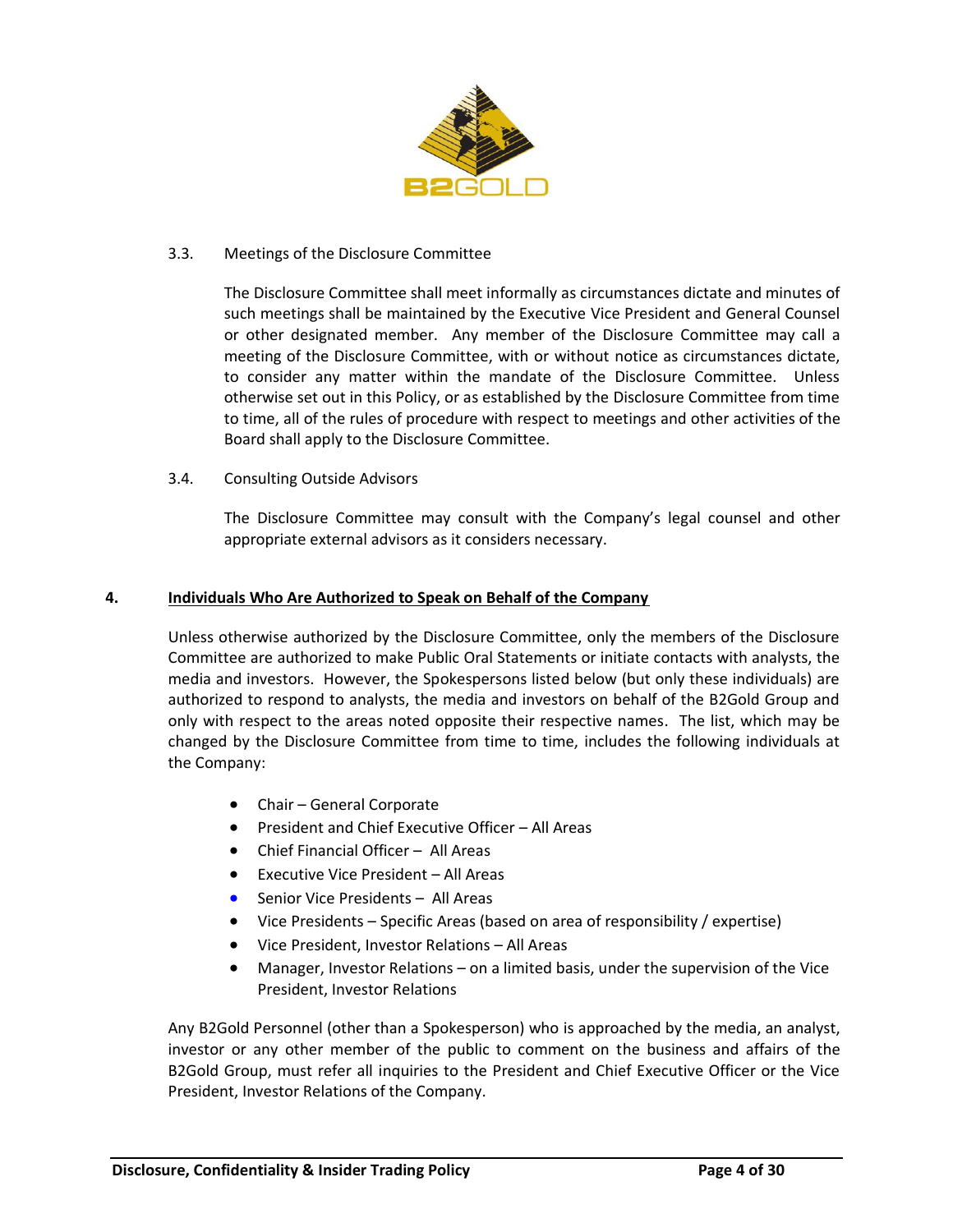

## **5. Procedures Regarding the Preparation and Release of Documents**

- 5.1. The procedures in this section apply to all B2Gold Personnel.
- <span id="page-4-2"></span>5.2. "Core Documents" means:
	- prospectuses;
	- take-over bid circulars;
	- issuer bid circulars;
	- directors' circulars;
	- rights offering circulars;
	- registration statements;
	- management's discussion and analysis ("MD&A");
	- annual information forms:
	- information circulars;
	- annual financial statements;
	- annual reports filed with the SEC;
	- Form 6K's:
	- interim financial statements;
	- reserves and resources reports;
	- material change reports; and
	- any other reports that the Company files or submits under the U.S. Securities Exchange Act of 1934, as amended.
- <span id="page-4-1"></span><span id="page-4-0"></span>5.3. Prior to the time that any Document is to be released to the public, filed with the BCSC, any other securities regulatory authority in Canada or the SEC or filed on SEDAR or on EDGAR, the following procedures must be observed:
	- (a) the Document must be prepared in consultation with, and be reviewed by, personnel in all applicable internal departments of the B2Gold Group, and input from external experts and advisors should be obtained as necessary;
	- (b) any Core Document must be reviewed and approved by the Disclosure Committee, except as provided in subsections [5.3](#page-4-0)[\(c\)](#page-4-1) o[r 5.3](#page-4-0)[\(d\)](#page-5-0) of this Policy;
	- (c) any press release which contains Undisclosed Material Information or any material change report must be reviewed and approved by the Company's Chief Executive Officer, the Company's Chief Financial Officer and at least one other member of the Disclosure Committee, in addition to any approvals required pursuant to subsection [5.3](#page-4-0)[\(g\)](#page-5-1) and section [9.6](#page-11-0) of this Policy;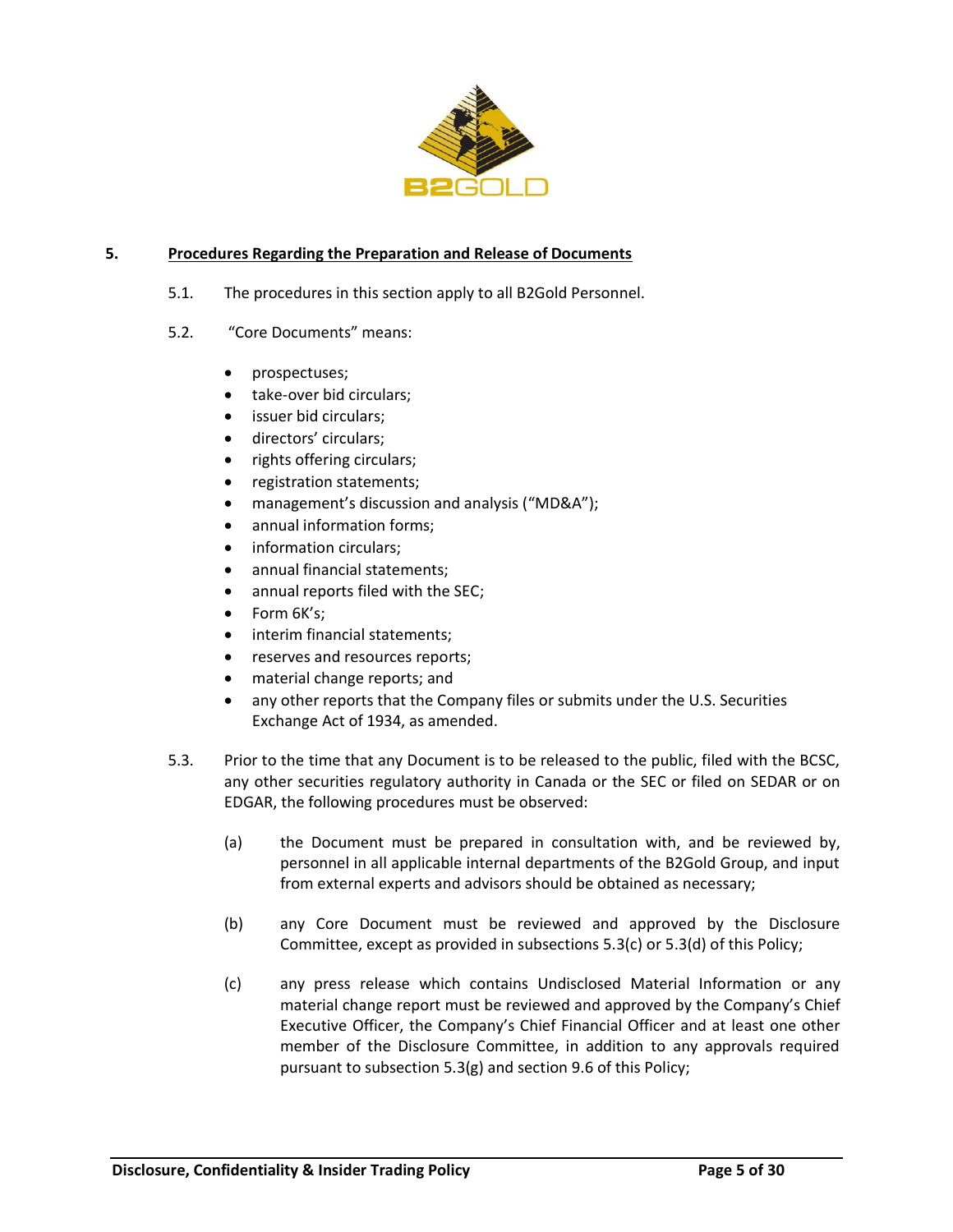

- <span id="page-5-0"></span>(d) any press release which does not contain Undisclosed Material Information must be reviewed and approved by the Company's Chief Executive Officer or the Company's Chief Financial Officer and at least one other member of the Disclosure Committee, in addition to any approvals required pursuant to subsectio[n 5.3](#page-4-0)[\(g\)](#page-5-1) and section [9.6](#page-11-0) of this Policy;
- (e) in the event a report, statement or opinion of any expert is included or summarized in a Document, the written consent of the expert to the use of the report, statement or opinion or extract thereof and the specific form of disclosure shall be obtained. In addition, the Disclosure Committee must be satisfied that:
	- (i) there are no reasonable grounds to believe that there is a Misrepresentation in the part of the Document made on the authority of the expert; and
	- (ii) such part of the Document fairly represents the expert report, statement or opinion;
- (f) to the extent approval of the Board is required, Core Documents are provided to the Directors of the Company sufficiently in advance of the time they are to be filed or released to allow the Directors of the Company the opportunity to review and comment on such documents; and
- <span id="page-5-1"></span>(g) any Document containing audited or unaudited financial information, financial outlook or future-oriented financial information, including, for greater certainty, interim financial statements, annual financial statements, interim and annual MD&A, and any interim and annual earnings press release, as well as financial information and earnings guidance provided to analysts and rating agencies, must be reviewed and approved for recommendation to the Board by the Audit Committee in accordance with the Audit Committee Charter prior to submission to the Board as a whole for approval.
- 5.4. In the event that a Document contains any Forward-Looking Information this information must be specifically identified as such and the following additional disclosure shall be provided in accordance with applicable Canadian and United States securities laws:
	- (a) reasonable cautionary language identifying the Forward-Looking Information as such and that actual results may vary;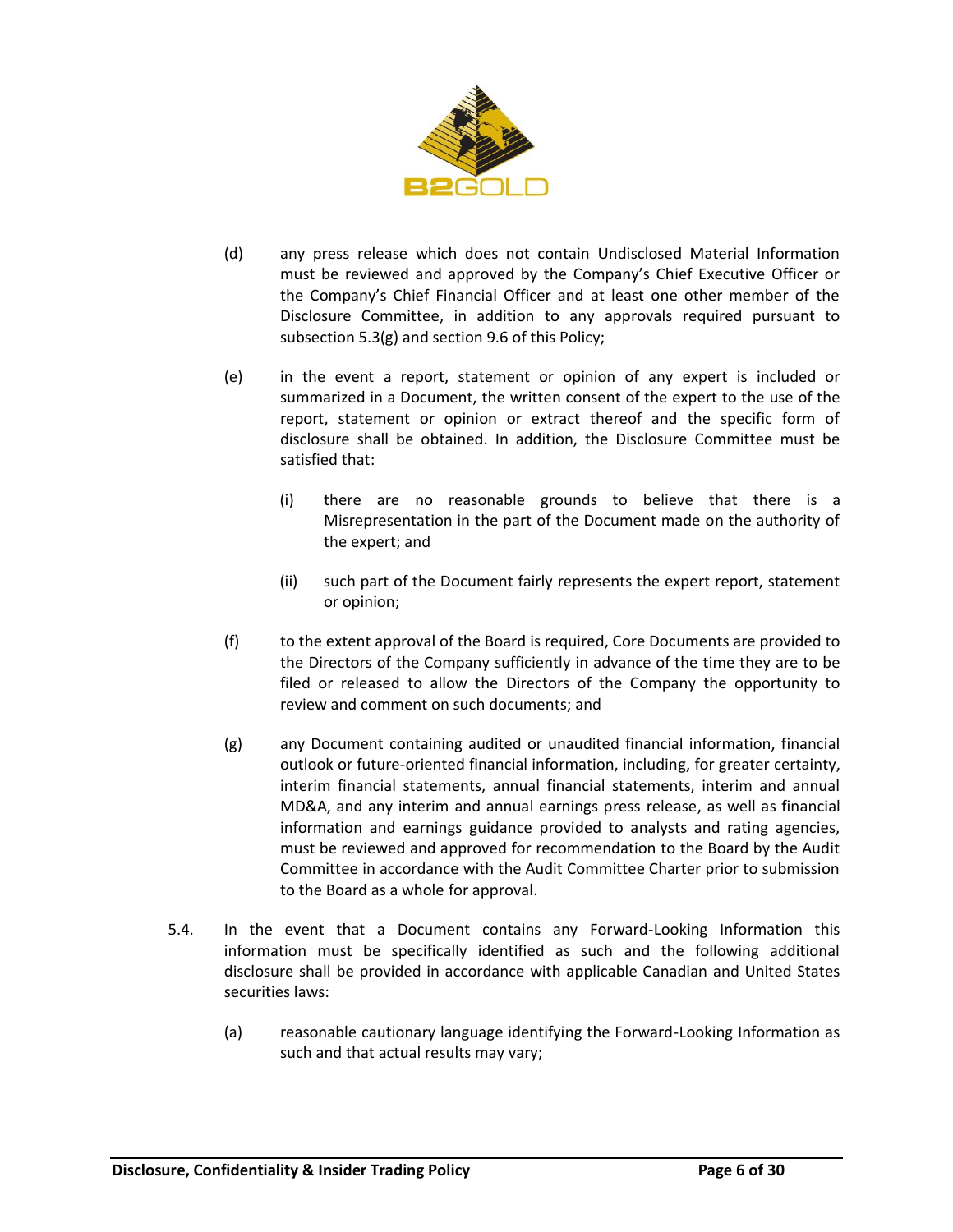

- (b) identifying the material risk factors that could cause actual results to differ materially from expected results from a conclusion, forecast or projection in the Forward-Looking Information;
- (c) a statement of the material factors or assumptions that were used to develop the Forward-Looking Information; and
- (d) the Company's policy for updating Forward-Looking Information, which is that the Company disclaims any intention or obligation to update or revise the Forward-Looking Information, whether as a result of new information, future events or otherwise, except as required by applicable law.

#### **6. Procedures Regarding Public Oral Statements**

- 6.1. The procedures in this section apply to all Directors, Officers, Employees, Contractors and Spokespersons and any other person with actual or implied authority to make a Public Oral Statement.
- 6.2. Public Oral Statements include speeches, presentations, news conferences, interviews and discussions with analysts where the B2Gold Group's business and affairs, prospects or financial condition is discussed. The following procedures should be observed in respect of any Public Oral Statements made by or on behalf of the B2Gold Group:
	- (a) except as specifically authorized by the Chief Executive Officer or Chief Financial Officer of the Company, such Public Oral Statements should be made only by the Spokesperson(s) authorized in accordance with this Policy to make Public Oral Statements on behalf of the B2Gold Group;
	- (b) any Public Oral Statement referring to a statement, report or opinion of an expert in whole or in part must have the prior written consent of said expert prior to a Spokesperson(s) making a related Public Oral Statement;
	- (c) the Spokesperson(s) must ensure that any Public Oral Statements on behalf of the B2Gold Group do not contain a Misrepresentation;
	- (d) any Public Oral Statements that may contain Undisclosed Material Information must be reviewed in advance by the Disclosure Committee to ensure that any Undisclosed Material Information included in such Public Oral Statements is either removed or disclosed in accordance with applicable securities laws and regulations prior to the making of such Public Oral Statements; and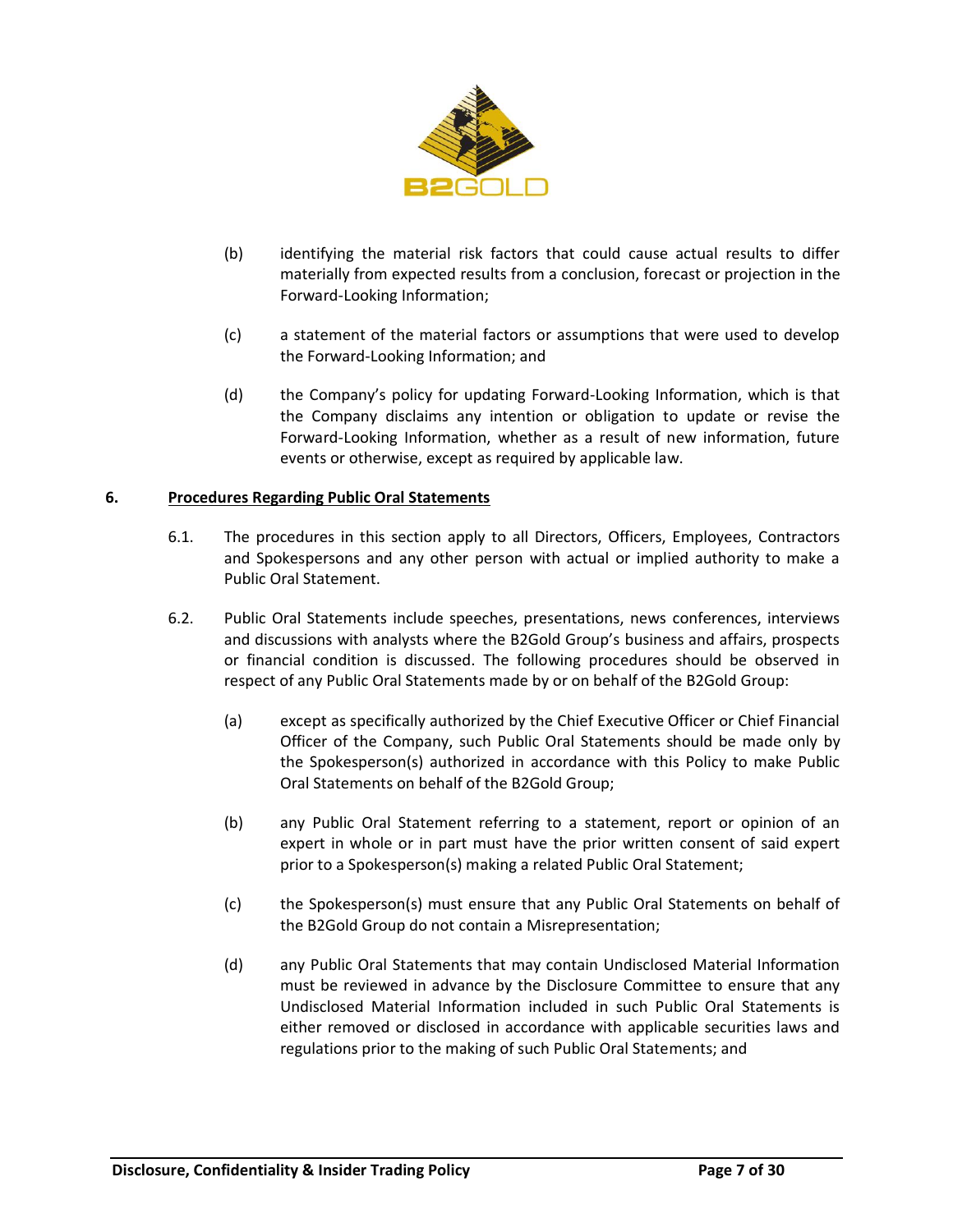

- (e) where a Public Oral Statement contains Forward-Looking Information, the Spokesperson(s) must, prior to making such a Public Oral Statement make a cautionary statement indicating that:
	- (i) the Public Oral Statement contains Forward-Looking Information;
	- (ii) the actual results could differ materially from a conclusion, forecast or projection in the Forward-Looking Information;
	- (iii) certain material factors or assumptions were applied in drawing a conclusion or making a forecast or projection as reflected in the Forward-Looking Information; and
	- (iv) additional information is contained in a publicly-available document or in a portion of such a document and identify that document or that portion of the document and where a copy of that document can be obtained.
- 6.3. Conference calls may be held for annual and quarterly earnings and major corporate developments, whereby discussions of key aspects is accessible simultaneously to all interested parties, some as participants by telephone and others in a listen-only mode by telephone or via a webcast over the Internet. The call will be preceded by a press release containing all relevant Material Information. The Company will provide advance notice of the conference call and webcast by issuing a news release announcing the date and time and providing information on how interested parties may access the call and webcast.
- 6.4. A tape recording of the conference call or an archived audio webcast on the Internet will be made following the call and maintained on the Company's website for a minimum of two (2) weeks, for anyone interested in listening to a replay. Any non-material supplemental information provided to participants will be posted to the Company's website for others to review.

## **7. Disclosure Controls and Procedures**

The following Disclosure Controls and Procedures, together with the other Disclosure Controls and Procedures described in this Policy, have been reasonably designed to ensure that information required to be disclosed in its annual filings, interim filings or other reports filed or submitted by the Company under applicable securities legislation, is recorded, processed, summarized and reported accurately on a timely basis: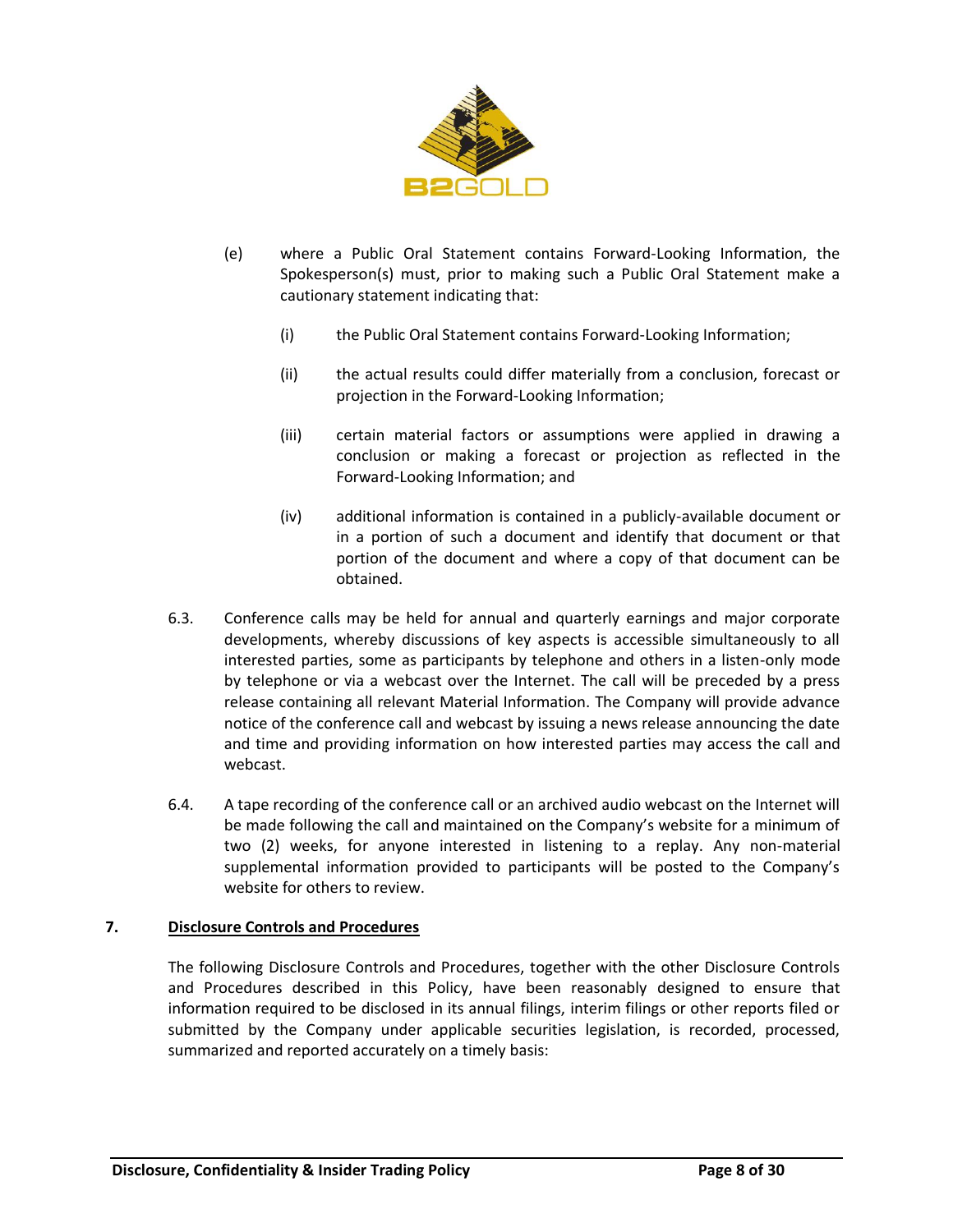

- (a) The Disclosure Committee shall assign responsibility to the appropriate individuals to draft such required disclosure documents of the Company and shall develop a timeline to ensure the drafting and review is conducted in a timely manner.
- (b) The Disclosure Committee shall review new developments, key risks and business challenges or areas of concern for special attention during the drafting process.
- (c) The Disclosure Committee shall meet as many times as may be necessary to review the draft and consider all comments raised by members of the Disclosure Committee and other reviewers. Concerns will be addressed with outside counsel and the independent auditors, as necessary.
- (d) Where it considers it necessary or advisable, the Disclosure Committee will have portions of such disclosure documents reviewed by another knowledgeable person. All financial information shall be subject to an internal review.
- (e) To serve as an additional record of the procedures employed, and to emphasize the importance of accurate and reliable information in the Company's relevant public disclosure documents, the Disclosure Committee requests that the appropriate senior executives and managers provide their respective sub-certification in a form to be confirmed by the Disclosure Committee, which timing of the receipt of the subcertification will be prior to any formal release of quarterly and annual financial results, Annual Information Form and Form 40-F.
- (f) Once the Disclosure Committee has agreed upon a final draft, the Disclosure Committee shall document in meeting minutes and report to the Chief Executive Officer and the Chief Financial Officer of the Company:
	- (i) that it has followed the Disclosure Controls and Procedures;
	- (ii) the Disclosure Committee's findings and conclusions regarding the effectiveness of the Disclosure Controls and Procedures; and
	- (iii) the Disclosure Committee's assessment of the adequacy of the disclosures made in the Company's Core Documents, as required.

## **8. Material Information**

8.1. Examples of information which may constitute Material Information include, but are not limited to: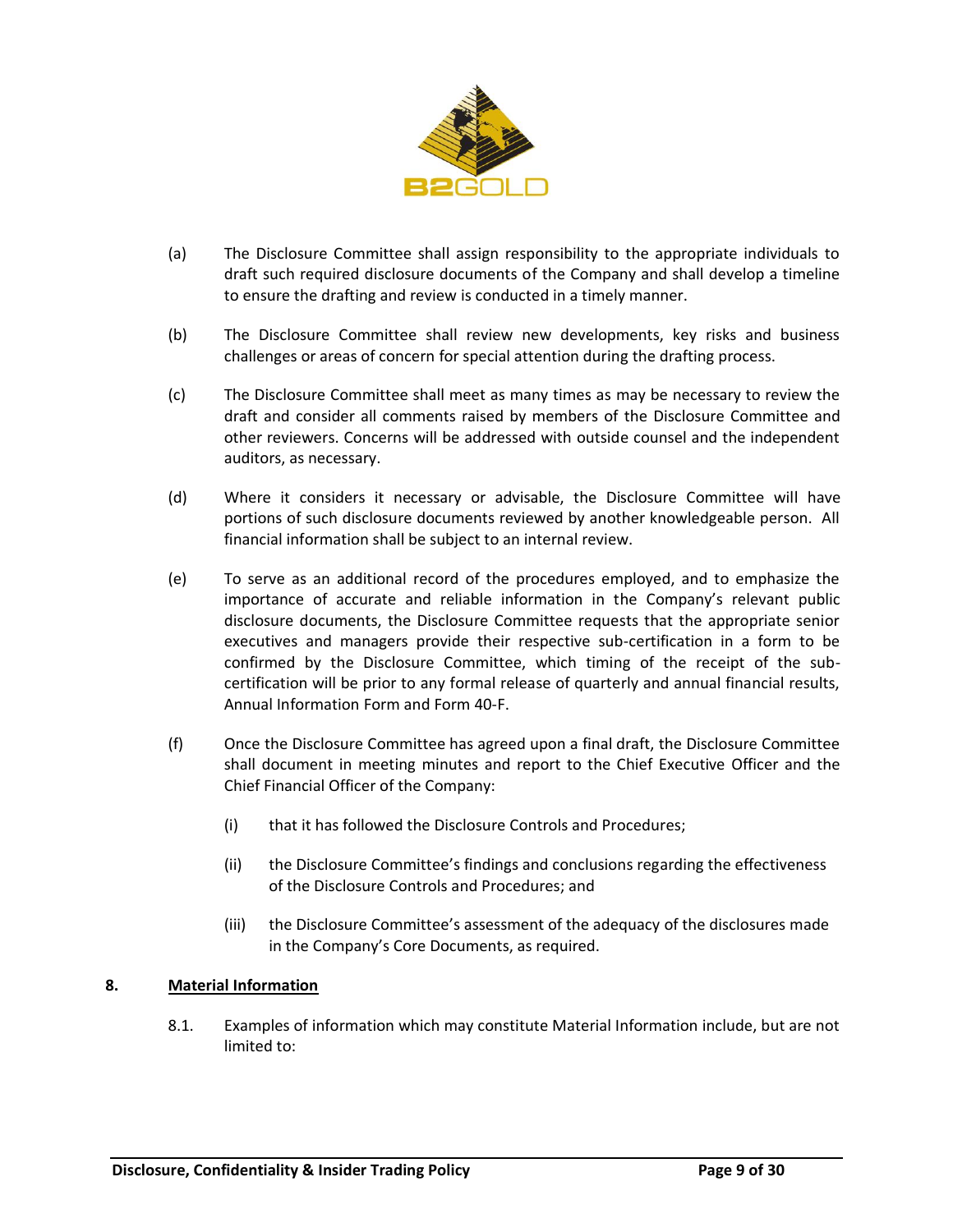

#### Changes in corporate structure

- changes in the name of the Company
- capital reorganizations, mergers or amalgamations
- changes in the share ownership of the Company that may affect the control of the Company
- take-over bids, issuer bids or insider bids

#### Changes in capital structure

- public or private sale of additional securities
- planned repurchases or redemptions of securities
- stock splits, share consolidation, stock dividend, share exchange
- changes in dividend payments or policies
- possible initiation of a proxy fight
- material modification to rights of the security holders

### Changes in financial results

- quarterly or annual financial results of the Company
- firm evidence of significant increase or decrease in near-term earning prospects of the Company
- unexpected changes in financial results for any period
- any shift in financial circumstances, such as cash flow reductions, major asset writeoffs or write-downs
- significant changes in the value or composition of the Company's assets
- any material change to the Company's accounting policy

Changes in business and operations

- significant developments affecting the Company's reserves and resources or market
- results of significant exploration activities
- any significant written agreement / contract, investor relations agreement, service agreement not in the normal course of business or related party transaction, including a transaction involving non-arms length parties, or any amendment, termination, extension of such agreements or transactions
- delisting of the Company's securities or any movement by the securities of the Company between tiers on an exchange or from one exchange to another
- other significant business or operational events or incidents, including major disruptions, accidents, and environmental impacts
- significant litigation or regulatory proceedings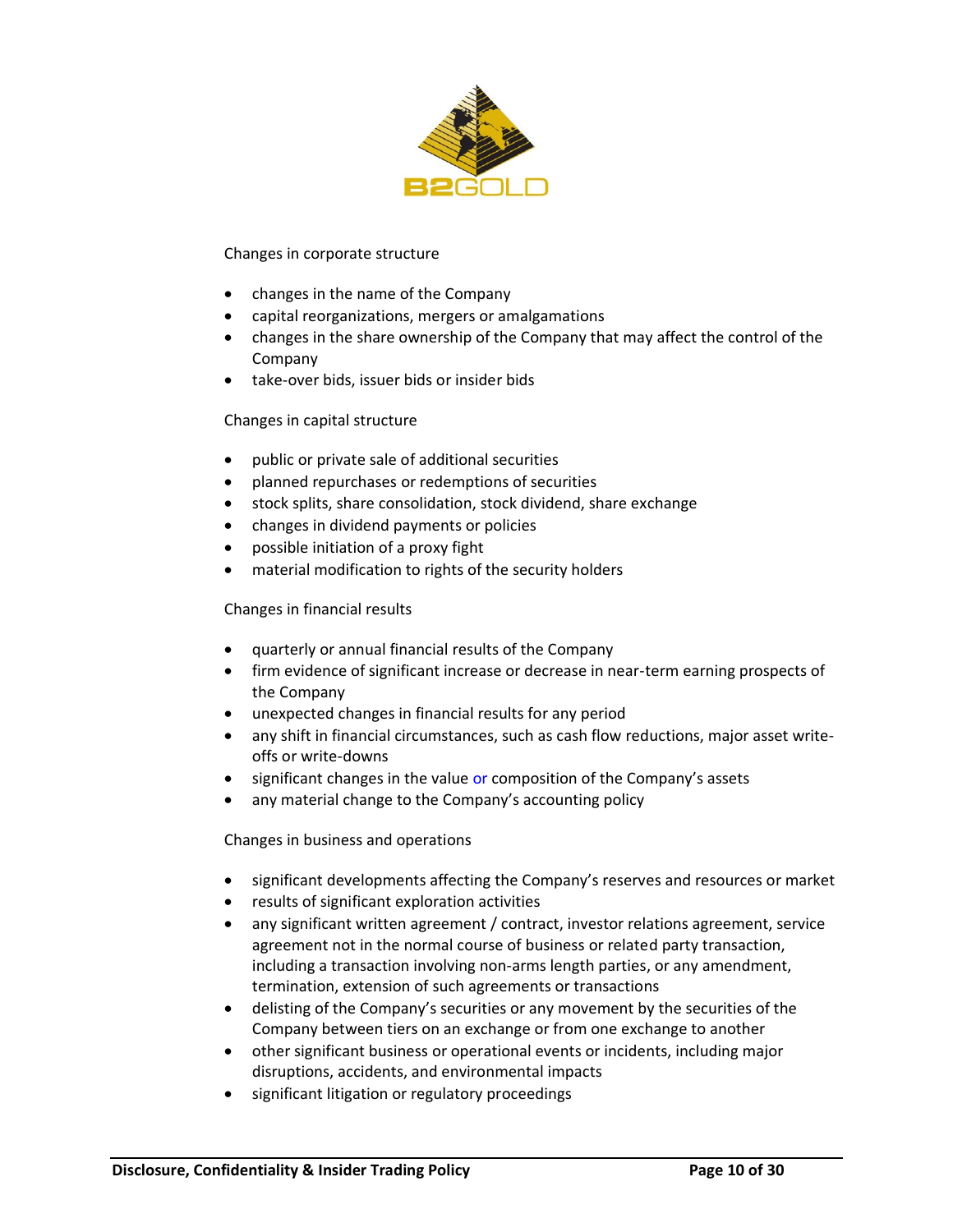

- changes in the Board or executive officers
- significant changes in capital investment plans or corporate objectives
- significant labour disputes or disputes with major contractors or suppliers
- waivers of corporate ethics and conduct rules for Officers, Directors and other key Employees
- any notice that reliance on a prior audit is no longer permissible

Acquisitions and Dispositions

- any significant corporate acquisitions or dispositions of assets, property or joint venture interests
- any acquisitions or dispositions of the Company's own securities

Changes in credit arrangements

- borrowing or lending of a significant amount of funds or any mortgaging, hypothecating or encumbering in any way of any of the Company's assets
- significant new credit agreements
- events of default under financing or other agreements
- changes in rating agency decisions
- 8.2. The content of all press releases and other Documents concerning the Company that include disclosure relating to scientific or technical information made by the Company, including disclosure of a mineral reserve or mineral resource, about a mineral project on a property material to the Company must be reviewed by a "Qualified Person", as required and as such term is defined in National Instrument 43-101 - Standards of Disclosure for Mineral Reserves, prior to release.
- 8.3. Either positive or negative information may be Material Information. External developments and information may be considered Material Information if it will have or has had a direct effect on the business and affairs of the Company, which is both material and uncharacteristic of the effect generally experienced by other companies engaged in the same business or industry.

## **9. Financial Information**

Financial information may only be disclosed to the public in accordance with the following procedures:

9.1. Annual financial statements shall not be disclosed to the public until reviewed and approved by the Board. Before the Board reviews and gives its approval, the annual financial statements must be reviewed and approved by the Company's external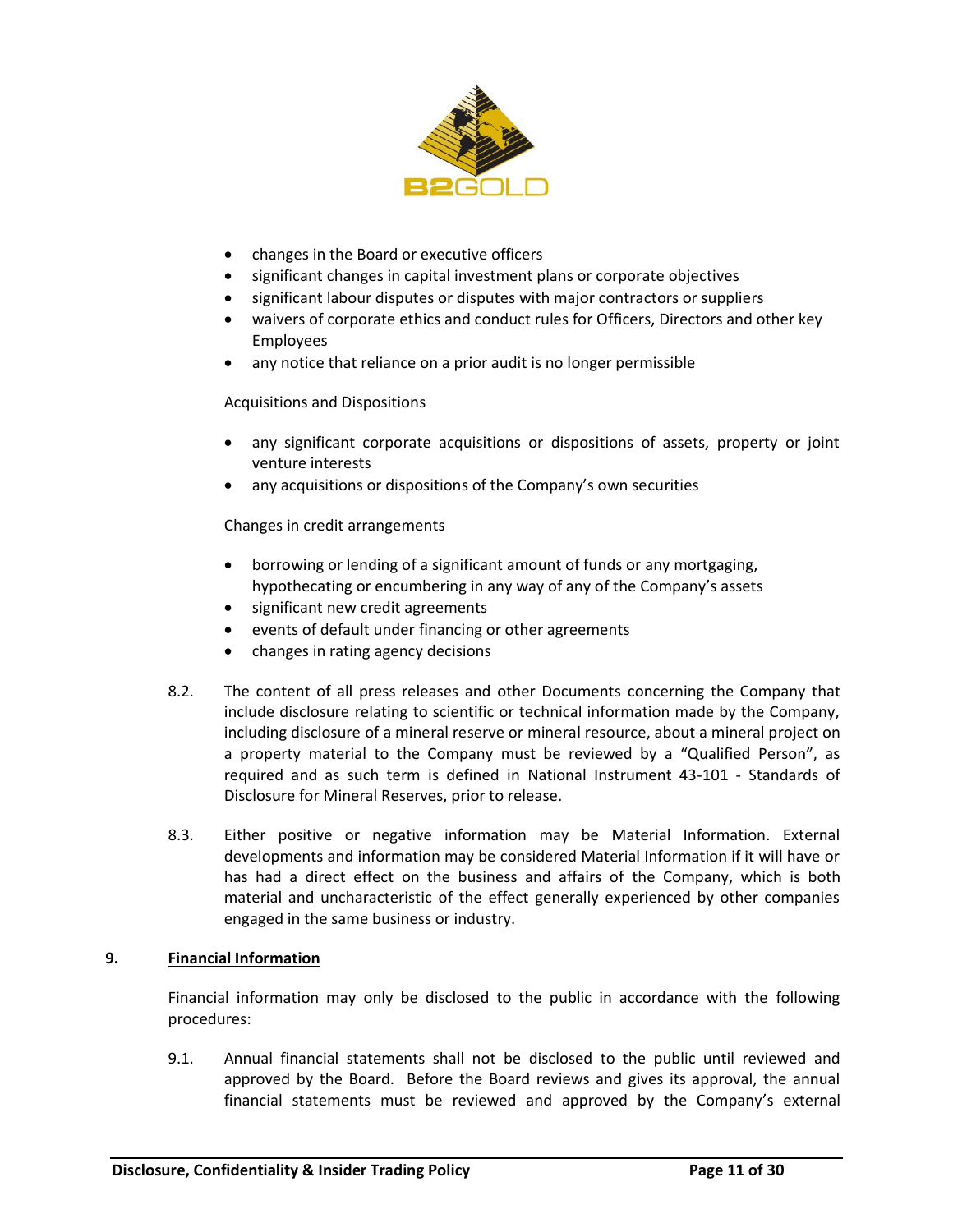

auditors and reviewed and approved for recommendation to the Board by the Audit Committee.

- 9.2. Audited annual financial statements must be filed with the Securities Commissions and the Exchange on or before the 90th day after the end of the financial year. The Company must also file its annual financial statements with the SEC as required by United States securities laws, and disclose its annual financial statements in accordance with U.S. Exchange rules and regulations.
- 9.3. Quarterly financial statements shall not be disclosed to the public until reviewed and approved by the Board. Before the Board reviews and gives its approval, the financial statements must be reviewed and approved for recommendation to the Board by the Audit Committee.
- 9.4. Quarterly financial statements must be filed with the Securities Commissions, and with the Exchange, on or before the 45th day after the end of the quarter. The Company must also furnish its quarterly financial statements with the SEC on a Form 6-K promptly after filing in Canada.
- 9.5. Once the financial statements have been approved by the Board, a press release is prepared setting out the financial results and referring the reader to the financial statements (See "Timely Disclosure Obligations"). The financial results and any futureoriented financial information affected by financial results may not be discussed with the public, including the press and financial analysts, until after public dissemination of the financial results. Any information discussed with the public must be limited to the specific information disclosed in the release. Until the financial information is publicly disseminated no comment may be made to the press or financial analysts regarding actual or expected financial results of the Company.
- <span id="page-11-0"></span>9.6. For greater certainty, press releases containing financial information based on the Company's financial statements (including any press releases announcing corporate earnings and highlighting major items (which may include *pro forma* results)) to be issued prior to or concurrently with the release of the financial statements will not be disclosed to the public until reviewed and approved by the Board. Before the Board reviews and gives its approval, the press release must be reviewed and approved for recommendation to the Board by the Audit Committee.

#### **10. Timely Disclosure Obligations**

10.1. Before disclosing a Material Change or other Undisclosed Material Information to the public, the Company's Chief Executive Officer, or such other person as may be designated by the Company's Chief Executive Officer, shall consult with the Disclosure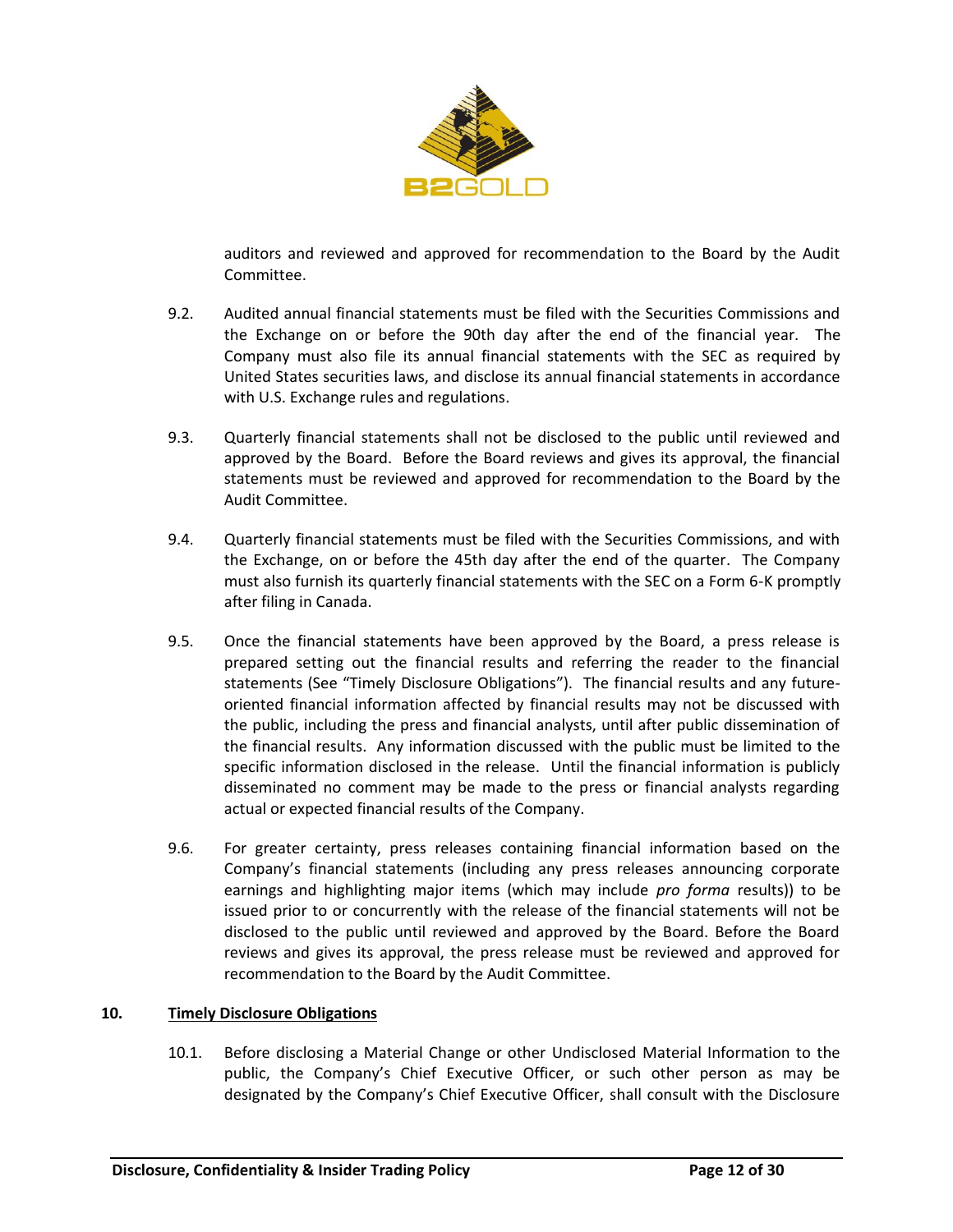

Committee as to the timing and content of the disclosure. Unless it is determined that public disclosure would be unduly detrimental to the interests of the Company and the information is not legally required to be disclosed, and subject to section [10.3](#page-12-0) below, in the event of a Material Change or other Undisclosed Material Information, a press release shall be immediately distributed to Marketwired, or such other news disseminator that the Company may elect to use so long as they provide national and simultaneous coverage and disseminate the full text of release, filed with the Securities Commissions and the Exchange and posted on the website. Such press releases must contain enough detail to enable the media and investors to understand the substance and importance of the Material Information it is disclosing. If, after consultation with legal counsel, and, if determined appropriate, the Exchange, the U.S. Exchange, IIROC, or other regulatory authorities, it is determined to be legally permissible and appropriate to wait until the close of trading prior to releasing the information, the information must be kept confidential until the information is released. In such circumstances the following procedures must be followed:

- (a) limit the number of people that have access to the information;
- (b) make sure the confidential documents are not generally accessible through the Company's technology platforms;
- (c) persons with access to the information must keep it confidential; and
- (d) impose trading restrictions to all persons with access to the information.

If the information is disseminated before the market closes, the Company's Chief Executive Officer, or such other person designated by the Company's Chief Executive Officer, will advise IIROC. IIROC may impose a trading halt on the Company. In any event, the Vice President, Investor Relations of the Company must advise IIROC prior to disseminating any press release.

- 10.2. Press releases should also be issued in the United States, filed or furnished with the SEC, as applicable, and filed with any U.S. stock exchange on which the Company's securities are listed (the "U.S. Exchange") as may be required by United States securities laws and the U.S. Exchange's rules.
- <span id="page-12-0"></span>10.3. If after consultation with the Disclosure Committee, the Chief Executive Officer of the Company, or such other person designated by the Chief Executive Officer, determines that public disclosure of the Undisclosed Material Information would be unduly detrimental to the interests of the Company and is not legally required to be disclosed, the designated person shall immediately notify the Disclosure Committee who will then notify the Board. The Board shall immediately review the Undisclosed Material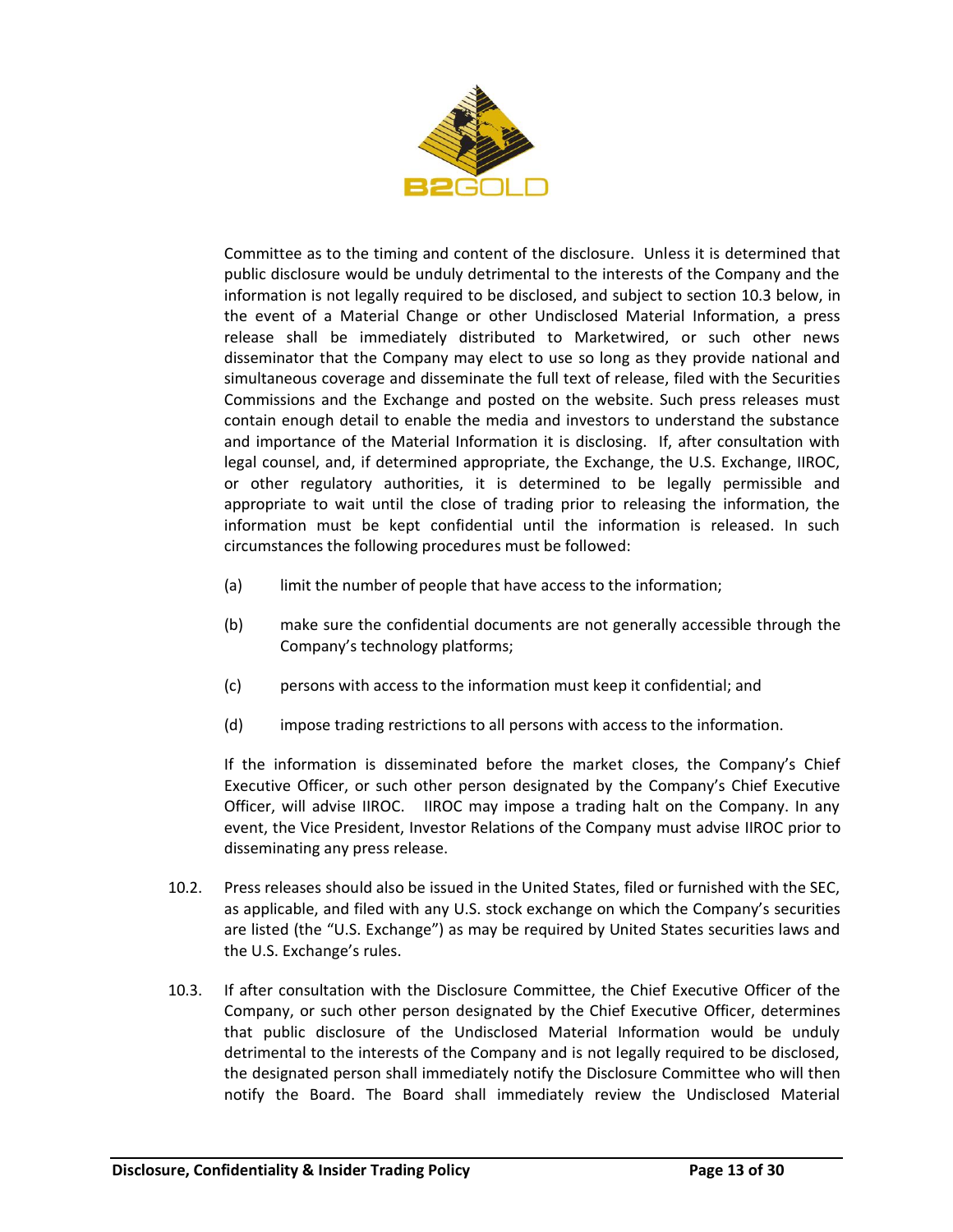

Information and if appropriate, give its approval for a confidential filing with the Securities Commissions, the Exchange, the U.S. Exchange (if applicable) and IIROC and will periodically (at least every 5 days) review its decision to keep the information confidential. If the Board does not agree that a confidential filing is permitted and warranted or if the trading in the Company's shares suggests or indicates that the confidential information may have leaked, the Board will direct the Disclosure Committee to immediately disseminate a press release. If the trading in the Company's shares suggests or indicates that Undisclosed Material Information may have leaked, depending on the nature of the Undisclosed Material Information, the Company may also need to contact the market surveillance division (or similar department) of the Exchange and the U.S. Exchange and request that trading be halted pending the issuance of the press release.

- 10.4. The content of the press release must be factual, balanced, clear and accurate and contain sufficient detail to explain the Undisclosed Material Information. The press release must not fail to state a fact that is necessary to make the statement not misleading.
- 10.5. The press release must be approved and authorized for release by the Disclosure Committee. The press release must include the name of the Vice President, Investor Relations of the Company as the contact person.
- 10.6. Unfavourable information must be disclosed just as promptly and completely as favourable information.
- 10.7. Disclosure of the press release through the Internet or on the Company's website does not constitute adequate disclosure of Undisclosed Material Information.
- 10.8. Undisclosed Material Information must not be disclosed to selected individuals (e.g., an analyst). Disclosure in individual or group meetings does not constitute adequate disclosure of information that is considered material non-public information. If Undisclosed Material Information has been inadvertently disclosed to selected individuals, the Company must generally disclose the information to the public immediately via a news release. See "Avoiding Selective Disclosure".
- 10.9. Disclosure must be corrected immediately if the Company subsequently learns that earlier disclosure by the Company contained a material error at the time it was given.
- 10.10. Any financial outlooks and future-oriented financial information included in a press release should be clearly labelled as such and be prepared in compliance with National Instrument 51-102 (or any successor national instrument), National Policy 51-201 and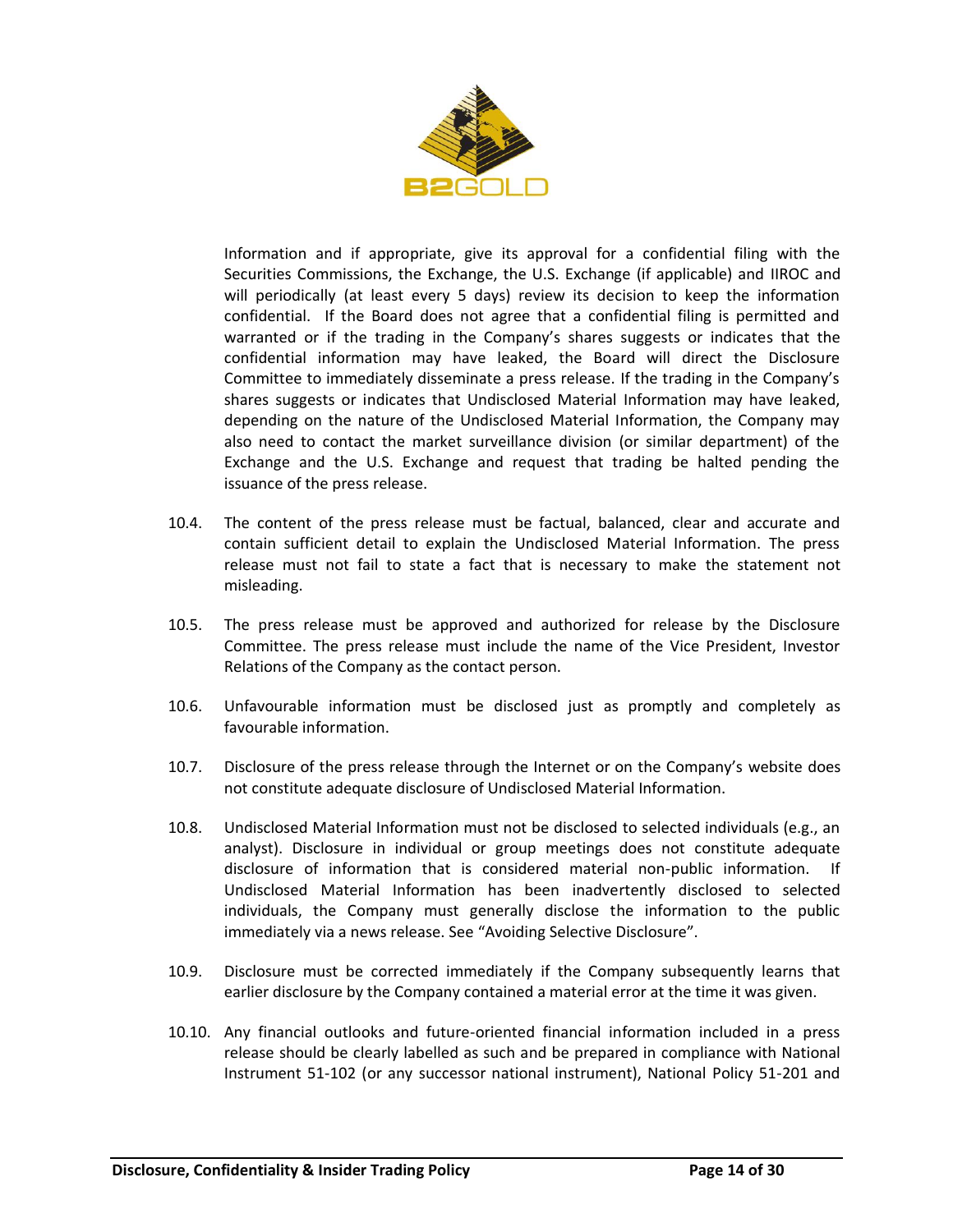

applicable U.S. securities laws. If the press release includes Forward-Looking Information, a meaningful forward-looking statement disclaimer should be included.

- 10.11. Upon the occurrence of any change that may constitute a Material Change in respect of the Company, the Disclosure Committee, in consultation with such other advisors as it may consider necessary, shall:
	- (a) consider whether the event constitutes a Material Change;
	- (b) if it does constitute a Material Change, prepare a press release and a material change report describing the Material Change as required under applicable laws;
	- (c) determine whether a reasonable basis exists for filing the material change report on a confidential basis. In general, filings will not be made on a confidential basis although, in exceptional circumstances (such as disclosure related to a potential acquisition), confidential disclosure may be appropriate; and
	- (d) to the extent practicable, circulate the draft press release and material change report to the members of the Board and senior management together, if applicable, with the recommendation that it be filed on a confidential basis.
- 10.12. Press releases disclosing Material Information will be transmitted to the Exchange, the U.S. Exchange, and relevant regulatory bodies and major news wire services that disseminate financial news to the financial press.

#### **11. Internet, Social Media and Bulletin Boards**

- 11.1. Except as specifically provided in this Policy, B2Gold Personnel must not discuss or post any information relating to the B2Gold Group or trading in securities of the Company on the Internet, social media websites / applications, newsgroups or bulletin boards. In the event that a B2Gold Personnel becomes aware of a discussion pertaining to the Company, such person shall immediately inform an executive officer or Director of the Company of such discussion. The executive officer or Director of the Company shall then inform the Disclosure Committee.
- 11.2. The Vice President, Investor Relations of the Company is responsible for managing the Company's social media presence. Social media consists of social networks (such as Facebook and LinkedIn), online communities (such as Twitter), blogs, forums, wikis, virtual worlds and content hosting sites and other platforms (such as YouTube). Social media is a technology that changes frequently and as such, all present and future forms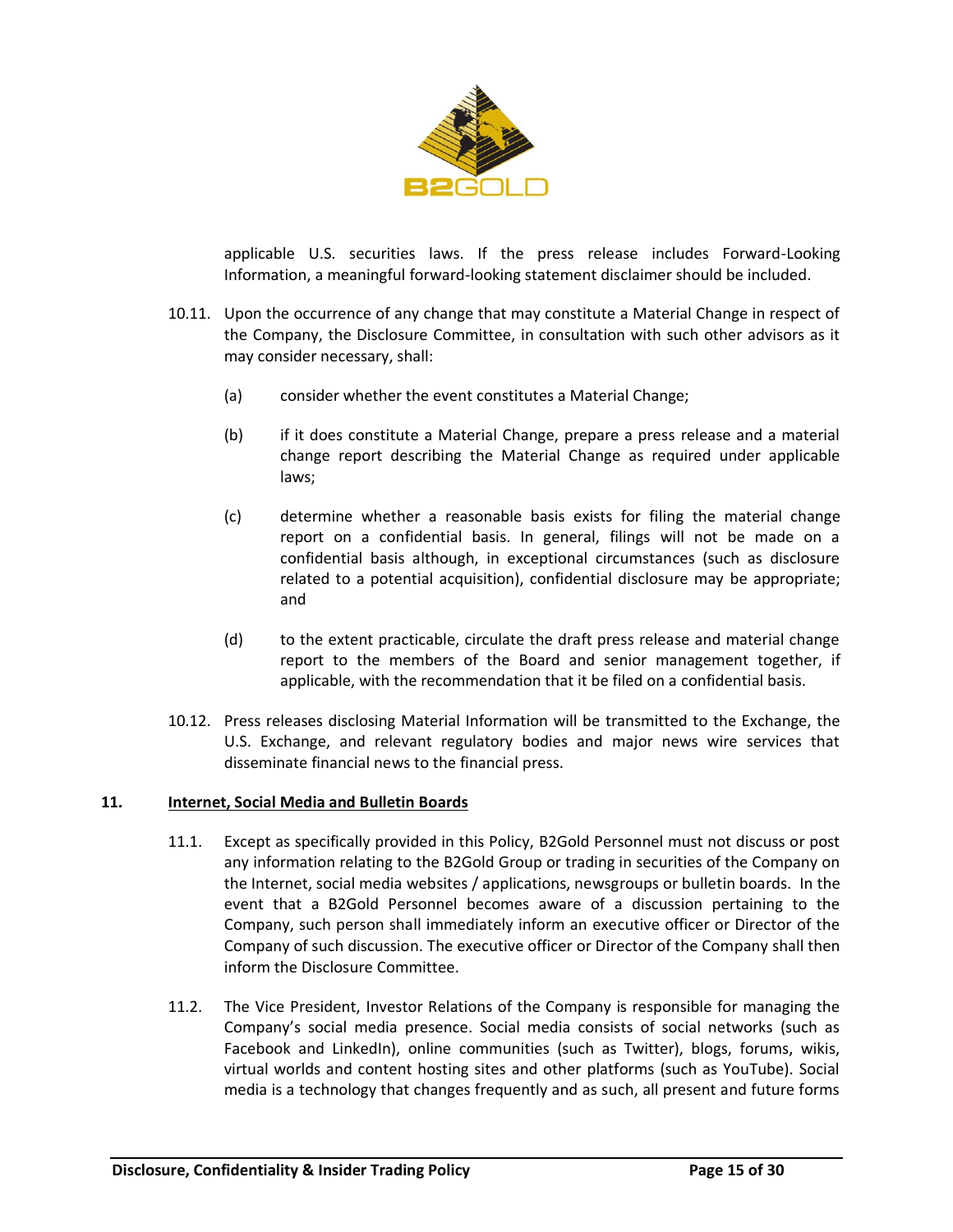

of collaborative, online communications are within the scope of this Policy, including the use of the appropriate cautionary notes for Forward-Looking Information and disclosure of Material Information.

### **12. Rumours**

- 12.1. Except as required under applicable securities laws or by the rules of the Exchange or the U.S. Exchange, the Company shall not comment, affirmatively or negatively, on rumours. This also applies to rumours on the Internet. Spokespersons will respond consistently to those rumours, saying: "It is our policy not to comment on market rumours or speculation." If the Exchange, the U.S. Exchange or a securities regulatory authority requests that the Company make a statement in response to a market rumour, the Disclosure Committee will consider the matter and make a recommendation to the Chief Executive Officer of the Company as to the nature and context of any response.
- 12.2. Any requests that the Company is required to make in response to a market rumour that is causing significant volatility in its shares will be addressed by the Vice President, Investor Relations of the Company and the Disclosure Committee, as required.

#### **13. Website**

13.1. The Vice President, Investor Relations of the Company is responsible for creating, monitoring, and maintaining the Company's website. All information posted on the website must be approved by the Disclosure Committee as required. Any Material Changes in such information must be updated immediately. Disclosure on the Company's website alone does not constitute adequate general disclosure of information that is considered material non-public information.

The Company's website must be maintained as follows:

- (a) the following information must be included on the website:
	- (i) all Material Information that has previously been Generally Disclosed, including, without limitation, all documents filed on SEDAR or EDGAR or a link to those documents on SEDAR or EDGAR;
	- (ii) all current non-Material Information that is given to analysts, institutional investors and other market professionals (such as fact sheets, fact books, slides of investor presentations and materials distributed at analyst and industry conferences);
	- (iii) web replays of recent shareholder meetings or analysts' conferences;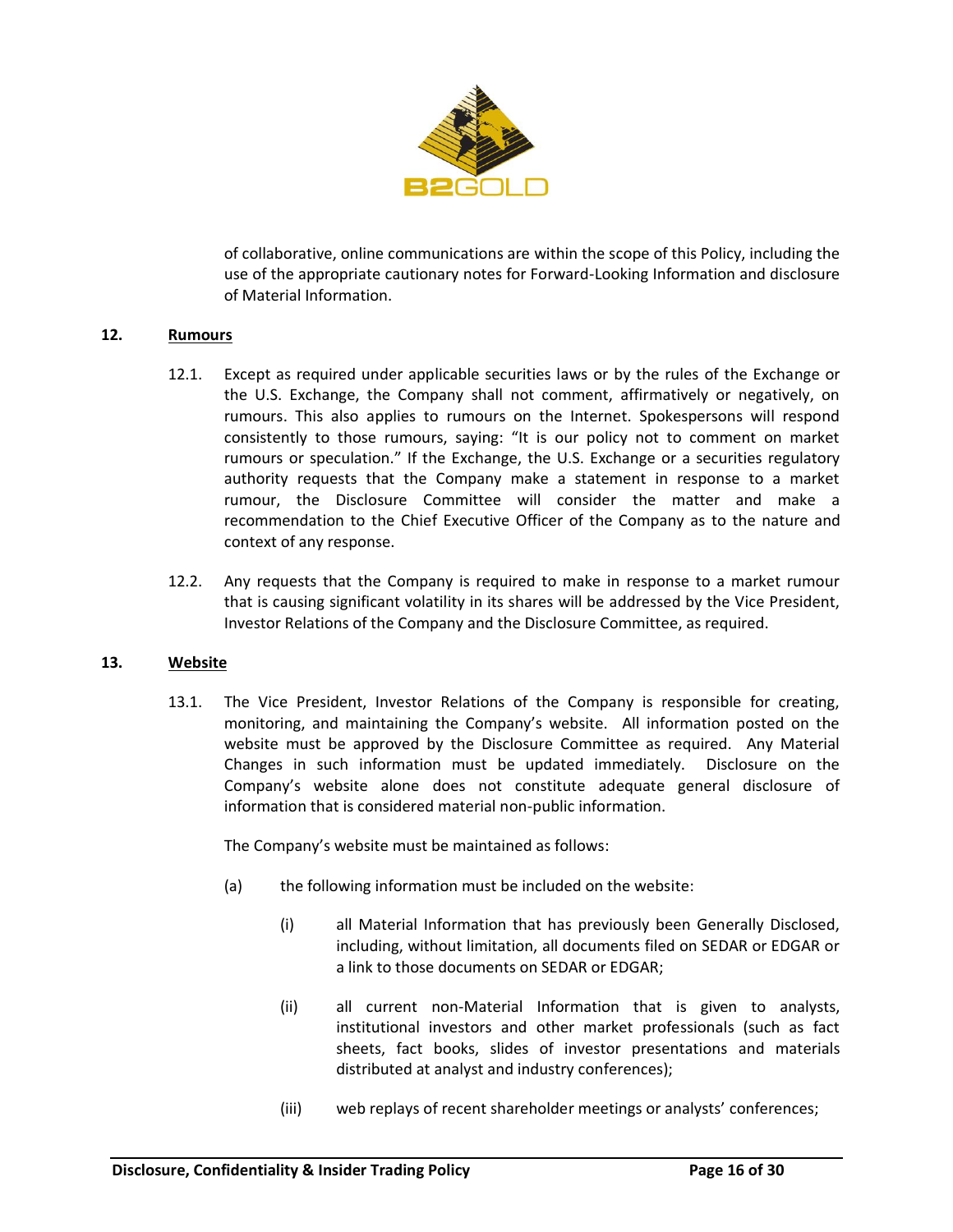

- (iv) all press releases, after they have been disseminated, or a link to those press releases; and
- (v) Company charters and policies, as required by the Exchange, the U.S. Exchange or a securities regulatory authority;
- (b) the website must contain an e-mail link to an investor relations contact for the Company to facilitate communication with investors;
- (c) the website must include a notice that advises the reader that the information was accurate at the time of posting, but may be superseded by subsequent disclosures;
- (d) inaccurate information must be promptly removed from the website and a correction must be posted;
- (e) information contained on the website must be removed or updated when it is no longer current;
- (f) all links from the Company's website must be approved by the Disclosure Committee and all links must include a notice that advises the reader that he or she is leaving the Company's website and that the Company is not responsible for the contents of the other site; and
- (g) no links will be created from the Company's website to chat rooms, newsgroups or bulletin boards.
- 13.2. All information on the Company's website will be retained for a period of six years from the date of issue, including continuous disclosure documents, news releases, analysts' reports and recordings of all conference calls.
- 13.3. The Vice President, Investor Relations of the Company shall also be responsible for responses to electronic inquiries. Only public information may be used to respond to electronic inquiries.

#### **14. Confidentiality of Undisclosed Material Information**

- 14.1. Any B2Gold Personnel who has knowledge of Undisclosed Material Information must treat the Material Information as confidential until the Material Information has been Generally Disclosed.
- 14.2. B2Gold Personnel and all persons in possession of Undisclosed Material Information must not disclose Undisclosed Material Information to anyone except in the necessary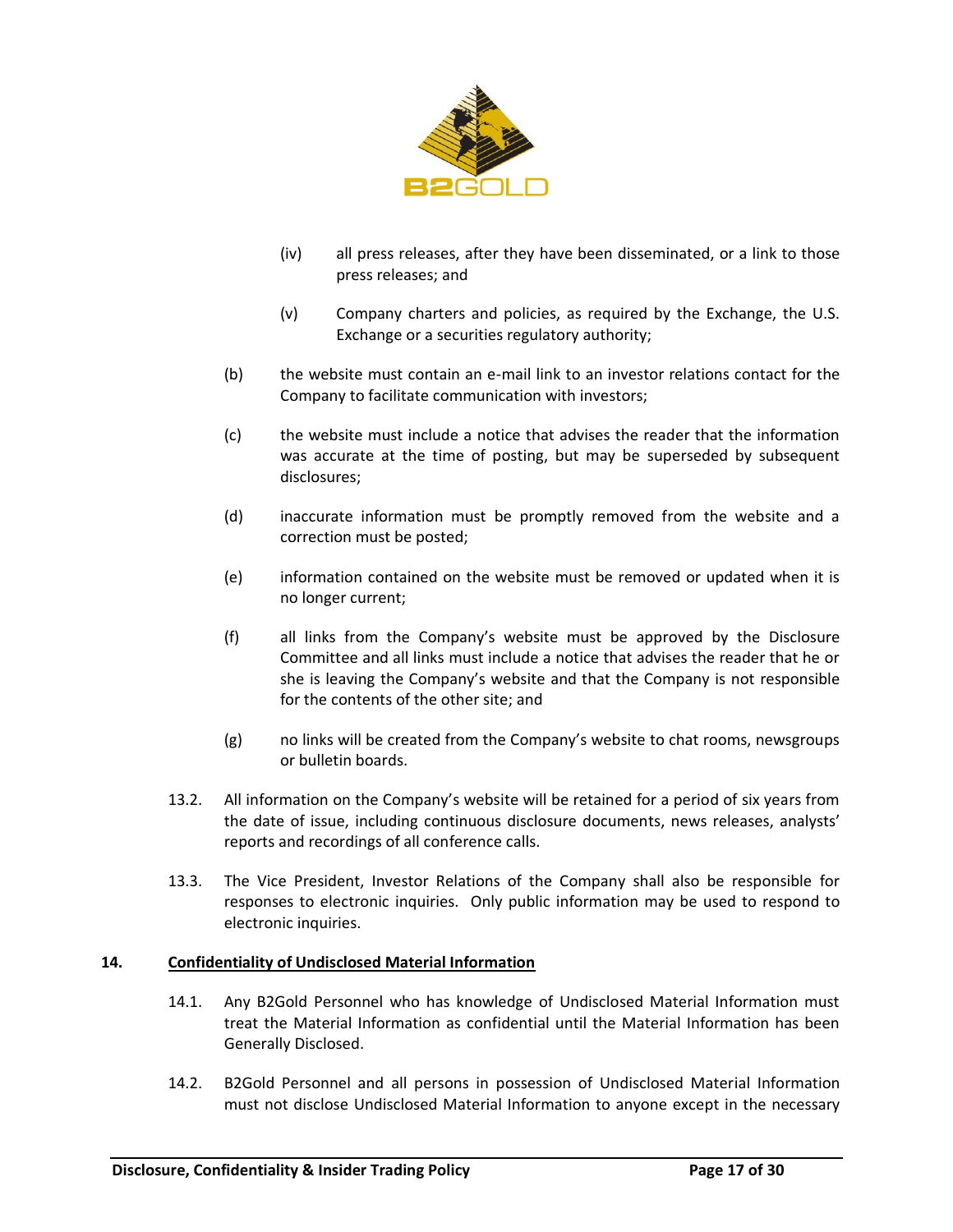

course of business. Additionally, B2Gold Personnel and all persons in possession of material non-public information of any public company (for example, a company with which the B2Gold Group conducts business) must not buy or sell that company's securities, engage in any other action to take advantage of that information, or disclose such information to any third parties except in the necessary course of business. B2Gold Personnel must consult with the Chief Executive Officer, the Chief Financial Officer or the Executive Vice President and General Counsel of the Company to determine whether disclosure in a particular circumstance is in the necessary course of business. Tipping is prohibited.

- 14.3. In order to prevent the misuse or inadvertent disclosure of Material Information, the procedures set forth below should be observed at all times:
	- (a) Documents and files containing confidential information should be kept in a safe place to which access is restricted to individuals who "need to know" that information in the necessary course of business and code names should be used if necessary. Confidential documents should not be generally accessible through the Company's technology platforms. Access to confidential electronic data should be restricted through the use of passwords.
	- (b) Confidential matters should not be discussed openly in places where the discussion may be overheard, such as elevators, hallways, restaurants, airplanes or taxis, wireless telephones or other wireless devices. Confidential documents should not be read or displayed in public places and should not be discarded where others can retrieve them.
	- (c) B2Gold Personnel must ensure they maintain the confidentiality of information in their possession outside of the office as well as inside the office.
	- (d) Transmission of documents by electronic means, such as by fax or directly from one computer to another, should be made only where it is reasonable to believe that the transmission can be made and received under secure conditions.
	- (e) Unnecessary copying of confidential documents should be avoided and documents containing confidential information should be promptly removed from conference rooms and work areas after meetings have concluded. Extra copies of confidential documents should be shredded or otherwise destroyed.
- 14.4. The foregoing obligations of confidentiality are subject to applicable whistleblower laws, as further described in the Company's Code of Business Conduct and Ethics.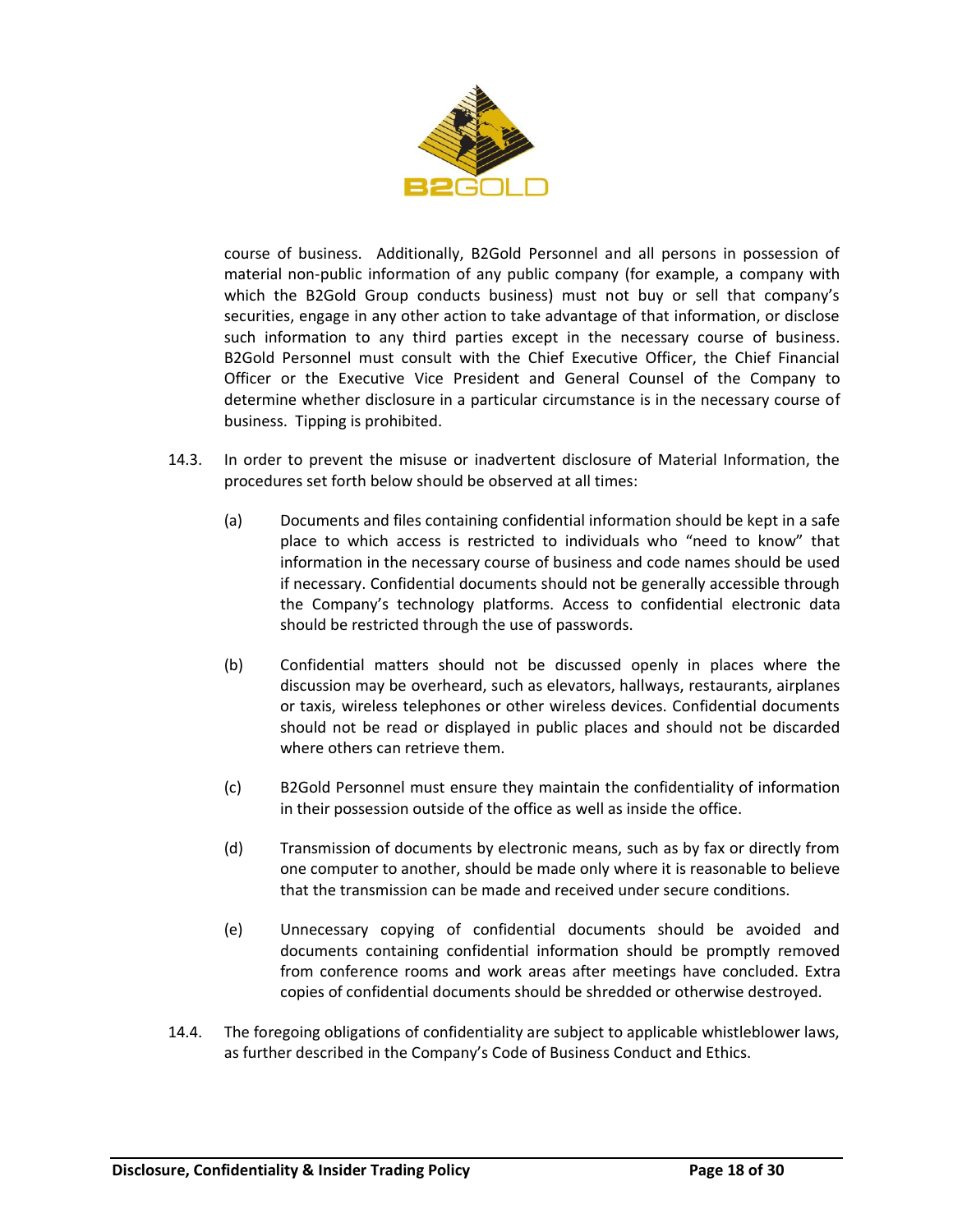

#### **15. Avoiding Selective Disclosure**

- 15.1. When participating in shareholder meetings, news conferences, analysts' conferences and private meetings with analysts or institutional investors, Spokespersons must only disclose information that either (1) is not Material Information or (2) is Material Information but has previously been Generally Disclosed. For greater certainty, acceptable topics of discussion include the B2Gold Group's business prospects (subject to the provisions of this Policy), the business environment, management's philosophy and long-term strategy. Any selective disclosure of Undisclosed Material Information is not permitted.
- 15.2. If Material Information that has not been Generally Disclosed is inadvertently disclosed, the Company will direct the Disclosure Committee to immediately take such steps as required under applicable securities laws and the rules of the Exchange and U.S. Exchange, including, to the extent required, to disseminate a press release and, depending on the nature of the Undisclosed Material Information, pending the issuance of the press release, contact (i) the Exchange and U.S. Exchange and request that trading be halted and (ii) the parties to whom the Material Information was disclosed and inform them (a) that the information is Undisclosed Material Information, and (b) of their legal obligations with respect to the Material Information, including that they cannot trade in the Company's securities until the Undisclosed Material Information has become Generally Disclosed.

#### **16. Analyst Reports**

- 16.1. When reviewing analysts' reports, comments of Directors, Officers, Employees and Contractors must be limited to identifying factual information that has been Generally Disclosed that may affect an analyst's model and pointing out inaccuracies or omissions with respect to factual information that has been Generally Disclosed. Any comments must contain a disclaimer that the report was reviewed for factual accuracy only. No comfort or guidance shall be expressed on the earnings models or earnings estimates and no attempt shall be made to influence an analyst's opinion or conclusion.
- 16.2. Analysts' reports shall not be posted on or linked from the Company's website. Additionally, analysts' reports, and third party newsletters or tip sheets that contain earnings-related information, will not be redistributed by the Company to non-executive Employees of the Company, other Employees of the B2Gold Group or outside parties.

#### **17. Contacts with Analysts, Investors and the Media**

To avoid selective disclosure, the B2Gold Group will deal with analysts, investors and the media in accordance with the following procedures: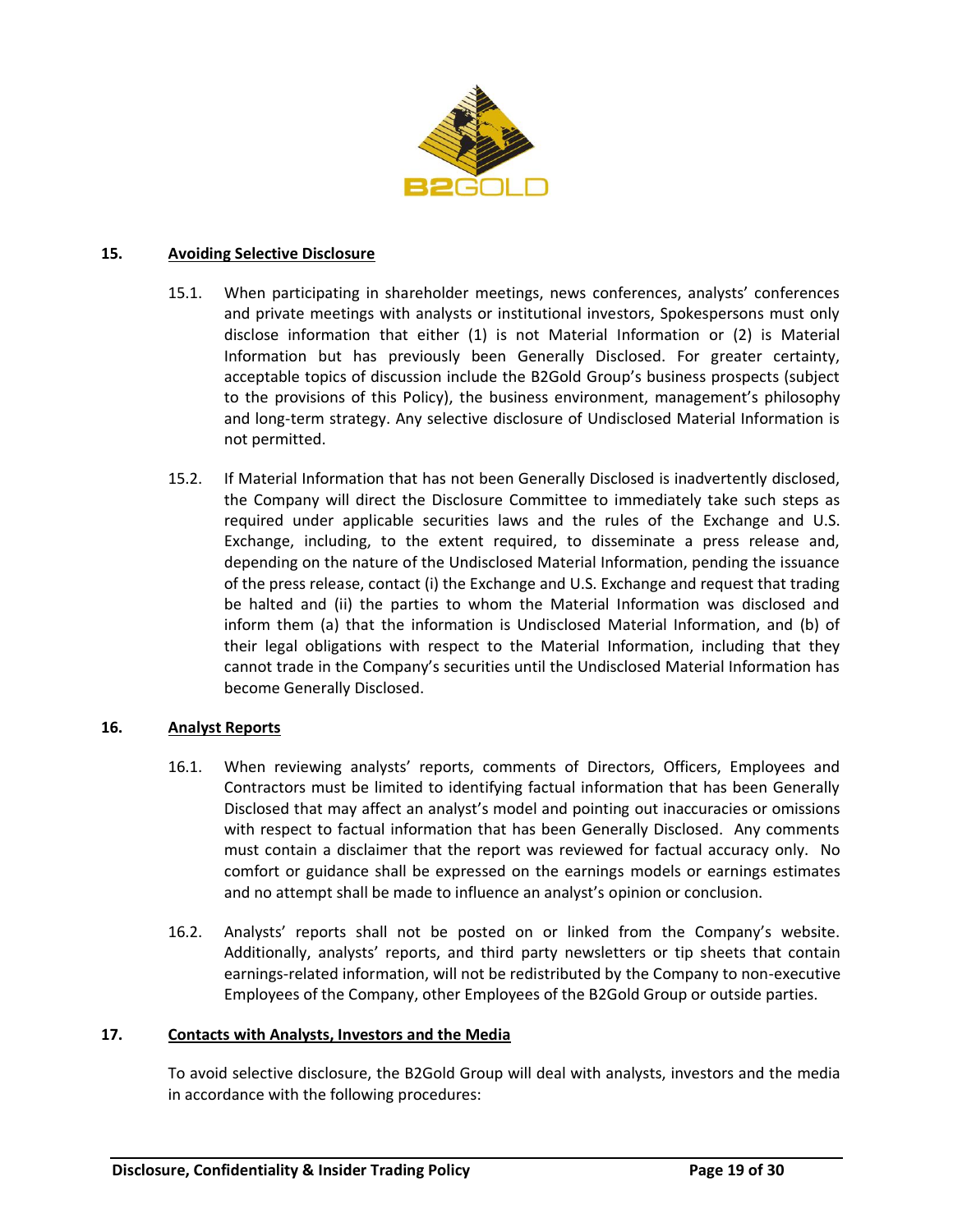

- 17.1. If the Company intends to announce Material Information at an analyst or shareholder meeting or a press conference or conference call, the announcement must be preceded by a news release disclosing generally the Material Information to the public.
- 17.2. The Vice President, Investor Relations of the Company and other Spokespersons will not disclose Undisclosed Material Information to analysts and investors. If a question is asked regarding potential Undisclosed Material Information, the designated person should avoid responding – consider responding with a "no comment" as appropriate. Under no circumstances should the response contradict the actual facts.
- 17.3. Except as specifically authorised by the Disclosure Committee, all B2Gold Personnel must decline to respond to written, oral or electronic enquiries from the press or financial analysts and refer the enquiry to the Disclosure Committee or a person authorized by the Disclosure Committee.

## **18. Trading of Securities of the Company**

- 18.1. No B2Gold Personnel shall directly or indirectly purchase or sell securities of the Company, including through hedging transactions, as required under the Company's Anti-Hedging Policy, or otherwise monetize or trade in securities of the Company while in possession of Undisclosed Material Information.
- 18.2. No B2Gold Personnel shall inform, other than in the necessary course of business, another person, including without limitation family members, of Undisclosed Material Information with respect to the Company which has not been generally disclosed to the public.
- <span id="page-19-0"></span>18.3. The Company may also from time to time impose the suspension of trading by certain persons because of developments known to the B2Gold Group and not yet disclosed to the public. Such decisions will be announced by the Chief Executive Officer or Executive Vice President and General Counsel of the Company. Such persons will include internal B2Gold Personnel and may include external advisors such as legal counsel, investment dealers or advisors and counter-parties in negotiations of material potential transactions. In such an event, such persons are prohibited from directly or indirectly purchasing or selling the Company's securities or the securities of any other company identified in such suspension during such period and shall not disclose to others the fact of such suspension of trading or any Undisclosed Material Information known.
- 18.4. Outside parties known to be privy to Undisclosed Material Information concerning the Company must be informed that they must not disclose such information to anyone else, other than in the necessary course of business and that they may not trade in the Company's securities until the information is publicly disclosed by the Company.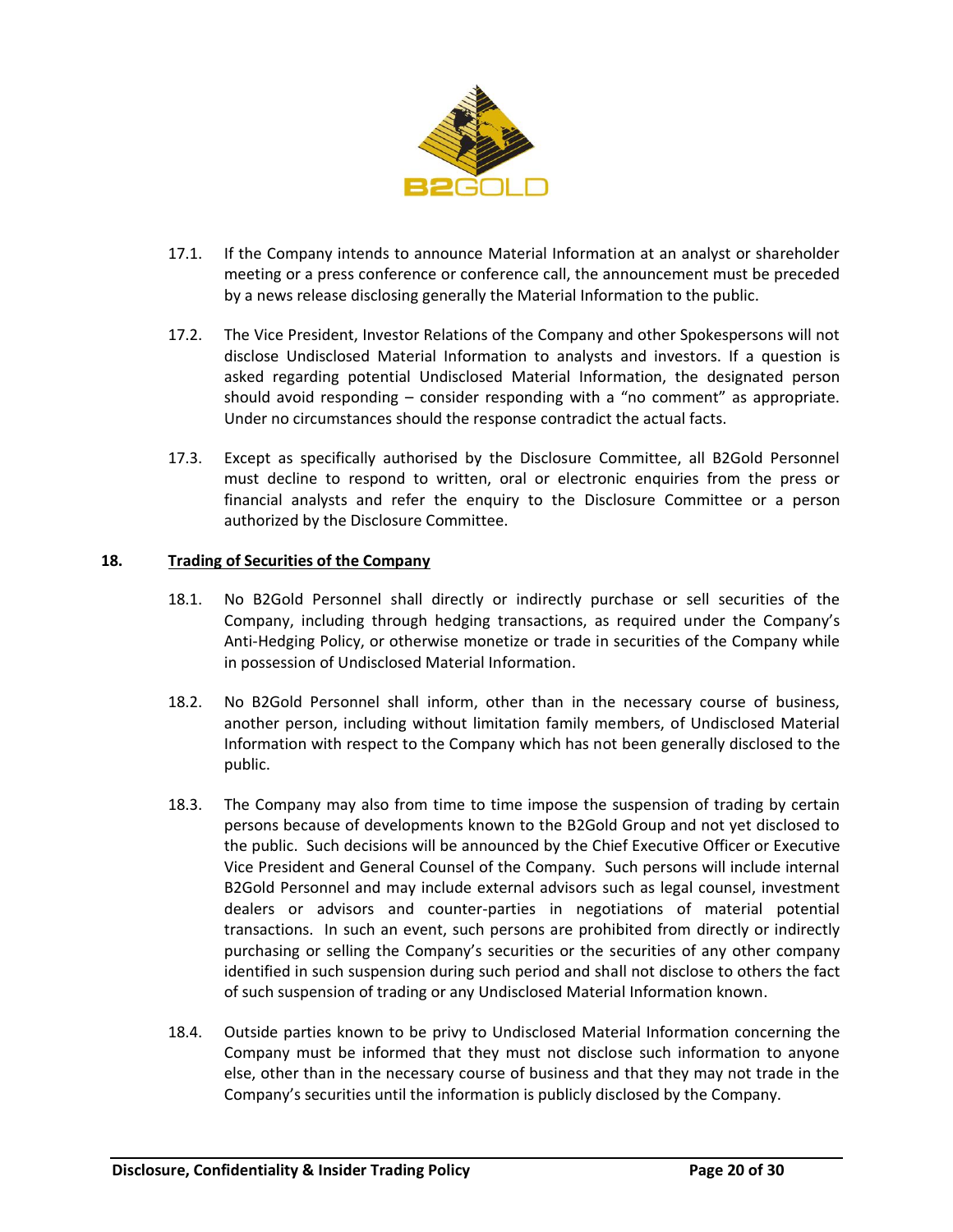

- 18.5. The prohibition on trading in the Company's securities includes trading in the Company's shares, options on the Company's shares, bonds, debentures, derivative securities, investment contracts and any other securities of the Company. The prohibition also applies to trading in other securities whose value might be affected by changes in the price of the Company's securities, such as listed options or securities of other companies that can be exchanged for the Company's securities or whose value might be affected by potential transactions with the B2Gold Group.
- 18.6. This Policy continues to apply to transactions in the Company's securities by Directors, Officers, Employees and Contractors even after termination of employment or service of these persons. If any of these persons is in possession of Undisclosed Material Information at the time of termination of that person's employment or service with the B2Gold Group, that person may not trade in the Company's securities until that information has become public or is no longer material.
- <span id="page-20-0"></span>18.7. Directors, Officers and those Employees and Contractors who participate in the preparation of the Company's financial statements or who are privy to material financial information relating to the Company are prohibited from purchasing or selling securities of the Company for the period of time beginning on the tenth  $(10<sup>th</sup>)$  trading day following the fiscal quarter or fiscal year end until the first  $(1<sup>st</sup>)$  trading day following the disclosure of the financial results by way of press release (the "Executive Blackout").
- <span id="page-20-1"></span>18.8. All Employees and Contractors who are not subject to the Executive Blackout, together with such other B2Gold Personnel as specified by the Chief Executive Officer or Chief Financial Officer of the Company from time to time, are prohibited from purchasing or selling securities of the Company for the period beginning on the tenth  $(10<sup>th</sup>)$  trading day prior to the disclosure of financial results for a fiscal quarter or fiscal year by way of press release until the first  $(1<sup>st</sup>)$  trading day following such press release (the "General Blackout").
- 18.9. Persons who engage in insider trading and/or Tipping by participating in any of the above-noted prohibited activities may be subject to:
	- (a) sanctions under securities legislation, such as civil or criminal fines or penalties, or both;
	- (b) administrative sanctions under securities legislation, such as "cease trading orders", denial of exemptions under securities legislation and prohibitions from acting as a director or officer of a company; and
	- (c) civil sanctions in which the securities regulatory authority applies to court for any order the court deems appropriate.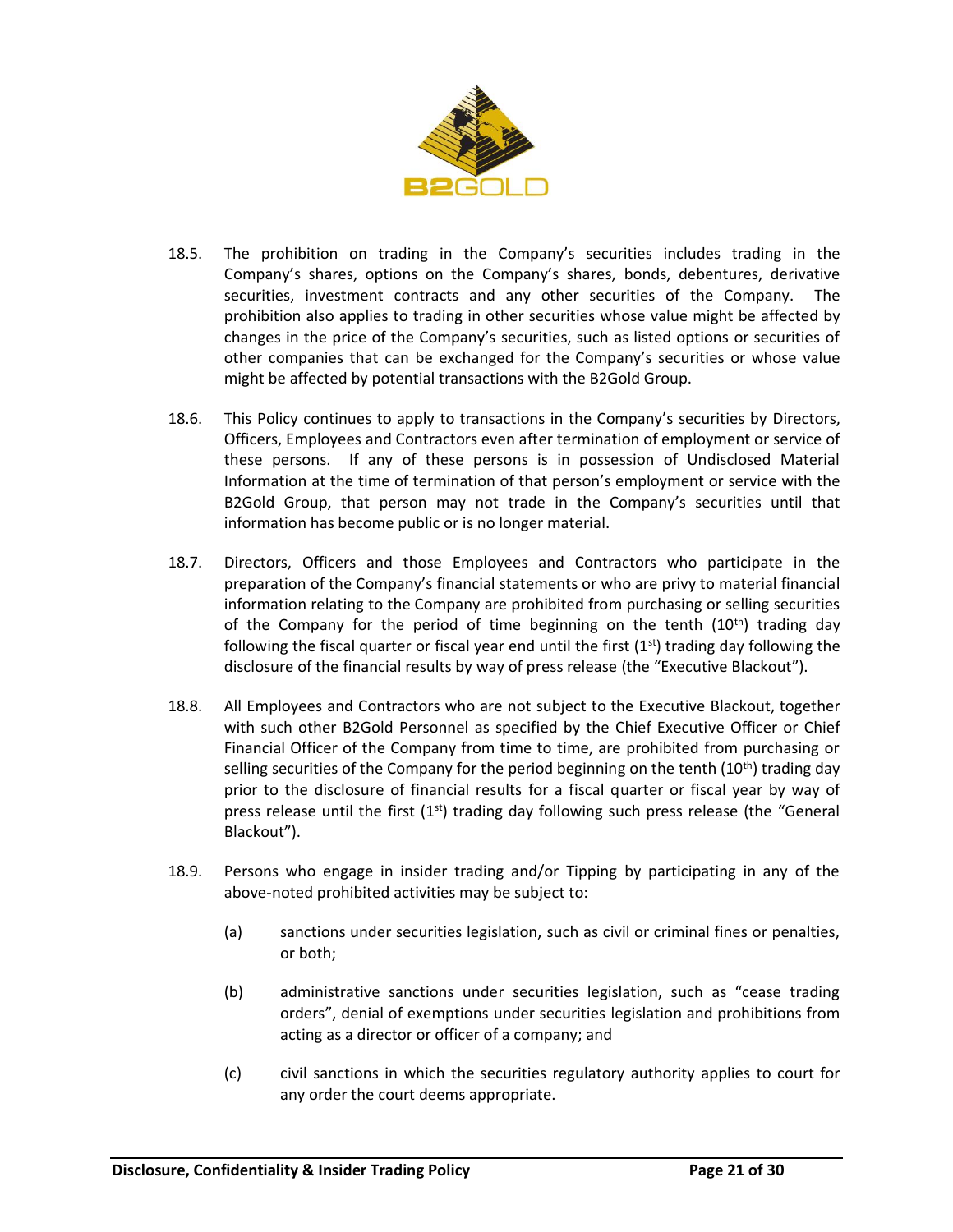

The person may be subject to the sanctions even where he or she did not profit financially from the insider trading and/or Tipping. In addition to the above sanctions, civil actions can be brought against the trader or tipper for damages.

United States federal securities laws also impose potential civil and criminal liability on companies and other controlling persons if they fail to take reasonable steps to prevent insider trading by Company personnel.

18.10. No Director, Officer, Employee or Contractor subject to an Executive Blackout, General Blackout or any other blackout period pursuant to section [18.3](#page-19-0) of this Policy, as applicable, may trade in Company securities during such blackout period unless the trade (including the proposed number of securities and nature of the trade) has been previously approved by the Executive Vice President and General Counsel (or in his absence, the Chief Financial Officer) of the Company or in the case of the Company's Executive Vice President and General Counsel, by the Company's Chief Executive Officer. The Chief Executive Officer of the Company should not trade in Company securities during an Executive Blackout or any other blackout period pursuant to section [18.3](#page-19-0) of this Policy, unless the proposed trade (including the number of securities and nature of the trade) has been approved in writing by the Executive Vice President and General Counsel and Chief Financial Officer of the Company. Any trades that have been approved must be completed within [five] trading days (or such shorter period specified by the person approving the trade). No trade may be carried out after the expiry of the relevant approval period unless such approval is renewed. If approval is not granted to a Director, Officer, Employee or Contractor, such person may not be informed of the reason for such decision and if the person is made aware of the reason for an eventspecific prohibition on trading, the person shall not disclose the reason for the prohibition to any third party. Additionally, the Director, Officer, Employee or Contractor must not disclose to any third party that the request for pre-clearance was not approved.

The notice of intention to carry out a trade must be provided in writing (email notice is acceptable). Approval of any trade will also be provided in writing. Notwithstanding any approval of a trade, the ultimate responsibility for complying with this Policy and applicable laws and regulations rests with the Director, Officer, Employee or Contractor requesting such approval.

18.11. B2Gold Personnel who violate this Policy may be subject to disciplinary action by the B2Gold Group, which may include ineligibility for future participation in the Company's stock option, RSU, DSU and PSU plans, as applicable, termination of employment for just cause, or other sanctions as the Company may deem appropriate.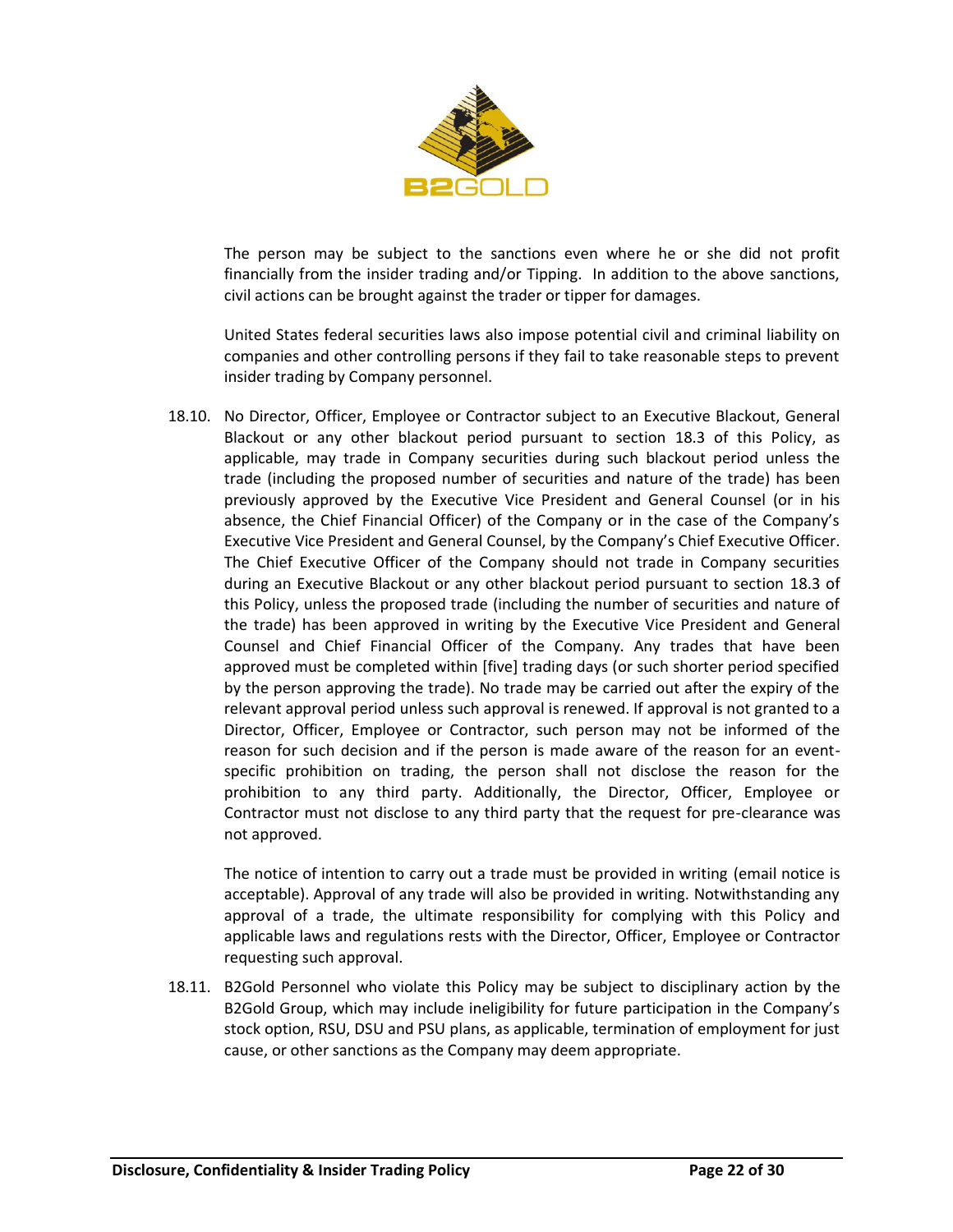

18.12. The provisions of this Policy will be supplemented by any greater prohibitions or restrictions prescribed by any applicable laws, regulations or other instruments (for example, contractual restrictions on the sale of securities). Any B2Gold Personnel who is uncertain whether other prohibitions or restrictions apply should consult with the Company's Executive Vice President and General Counsel.

#### **19. Insider Reports**

- 19.1. An Insider is required to file an initial insider report within ten (10) calendar days of becoming an Insider and subsequent insider reports within five (5) calendar days following any trade of securities of the Company. Each B2Gold Personnel is ultimately responsible for confirming if the B2Gold Personnel is an Insider under applicable securities laws. B2Gold Personnel can contact the Executive Vice President and General Counsel of the Company to confirm if they are a reporting Insider.
- 19.2. If an Insider has made a trade and requires assistance with the filing of an insider report, such Insider should contact the Company's Executive Vice President and General Counsel who will arrange for assistance with the preparation and filing of an insider report.
- 19.3. The insider reporting requirement does not apply to an Insider whose beneficial ownership of, or control or direction over, whether direct or indirect, a security of the Company changes as a result of an "issuer event" as defined in National Instrument 55- 104. However, such Insider must file an insider report disclosing all such changes if such changes have not previously been reported by or on behalf of the Insider within the time required by securities legislation for such Insider to report any other subsequent change in beneficial ownership of, or control or direction over, a security of the Company. Insiders are reminded that they remain personally responsible for complying with all applicable laws and regulations as an Insider, including the timely disclosure of their trading activities, and that any assistance offered and/or provided by the Company's Executive Vice President and General Counsel (or other designated person) in no way reduces the obligations imposed on the Insider by applicable laws and regulations.

## **20. Quiet Periods**

At certain times, the Disclosure Committee may establish "quiet periods" to avoid the potential for, or the perception or appearance of, improper selective disclosure. During quiet periods, the B2Gold Group will not provide Forward-Looking Information relating to the B2Gold Group's business and affairs or commentary with respect to the B2Gold Group's current operations or financial results for the Company's current fiscal quarter or year to analysts, investors or other market professionals.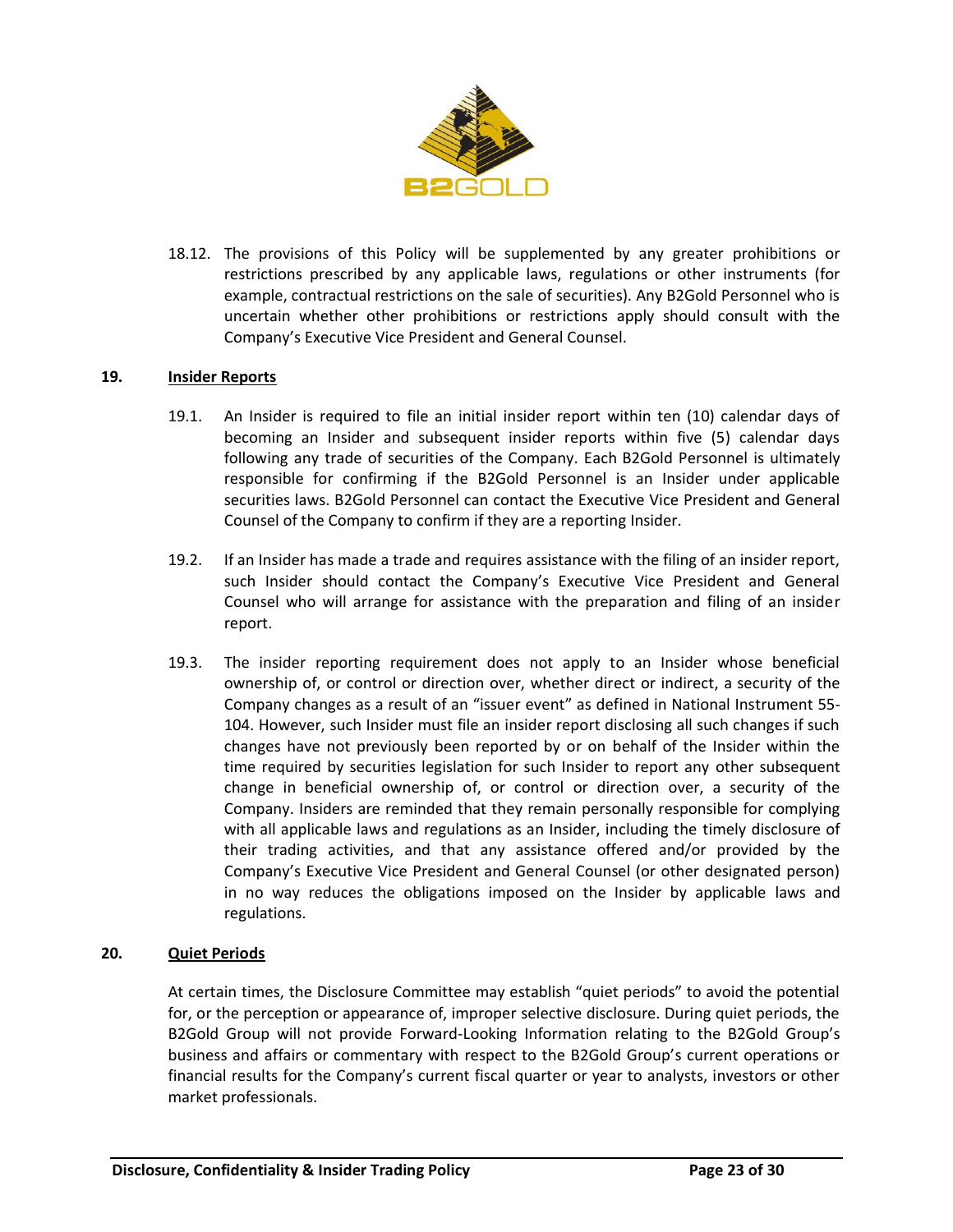

As a general rule, subject to the discretion of the Disclosure Committee, the B2Gold Group will observe a quarterly quiet period commencing [fifteen (15) days] before the date of any regularly scheduled release of the Company's quarterly or annual financial information and ending with the issuance of a press release disclosing such operating or financial results. The timing of quarterly quiet periods may be varied from time to time at the discretion of the Disclosure Committee.

Notwithstanding the restrictions imposed during a quiet period, the Company will continue to comply with its obligations to disclose Material Information. During quiet periods, designated Spokespersons may continue to discuss or respond to unsolicited inquiries about information that (1) is not Material Information or (2) is Material Information but has previously been Generally Disclosed.

## **21. Reporting and Violations**

Violations or suspected violations of this Policy should be reported to a member of the Disclosure Committee.

It is the personal responsibility of all B2Gold Personnel to understand and comply with their obligations under this Policy. Failure to observe this Policy may result in disciplinary action, which may include ineligibility for future participation in the Company's stock option, RSU, DSU and PSU plans, as applicable, termination of employment for just cause, or other sanctions as the Company may deem appropriate. Furthermore, violations of this Policy by a B2Gold Personnel may also be violations of applicable laws and may result in penalties for that B2Gold Personnel and/or the B2Gold Group, including severe criminal and/or civil sanctions.

#### **22. Commitment**

To demonstrate our determination and commitment to the purposes of this Policy, the Company asks each Director, Officer, Employee and Contractor of the Company, its subsidiaries and any other entity controlled by the Company to review this Policy periodically throughout the year. Such Employees, Directors, Officers and Contractors are required to sign the Policy when they are engaged, when the Policy is significantly revised, or annually as part of a formal affirmation process.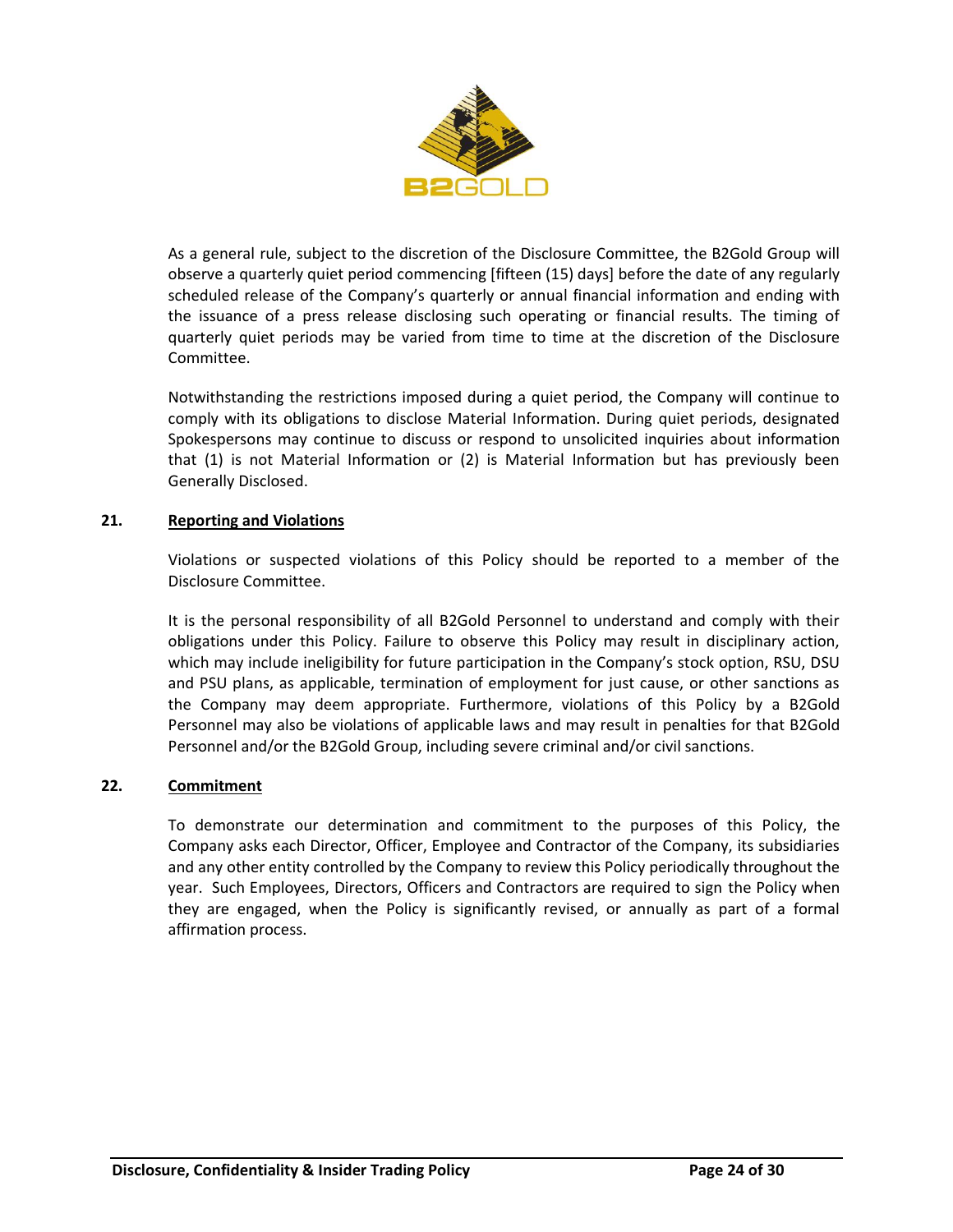

### RECEIPT AND ACKNOWLEDGEMENT

I, \_\_\_\_\_\_\_\_\_\_\_\_\_\_\_\_\_\_\_\_\_\_\_\_\_\_\_\_\_\_\_\_\_\_\_\_\_\_\_\_\_\_\_ , hereby acknowledge that I have received (Print Name)

and read a copy of the "Disclosure, Confidentiality and Insider Trading Policy" applicable to B2Gold Corp. and its subsidiaries, affiliates, joint ventures and any other entity controlled by B2Gold Corp. (collectively, the "B2Gold Group") and agree to comply with its terms. I understand that violation of insider trading or tipping laws or regulations may subject me to severe civil and/or criminal penalties, and that violation of the terms of the above-noted policy may subject me to discipline by the B2Gold Group up to and including immediate termination of employment for cause.

\_\_\_\_\_\_\_\_\_\_\_\_\_\_\_\_\_\_\_\_\_\_\_\_\_\_\_\_\_\_\_\_\_ \_\_\_\_\_\_\_\_\_\_\_\_\_\_\_\_\_\_\_\_\_\_\_\_\_\_

Signature Date Date Date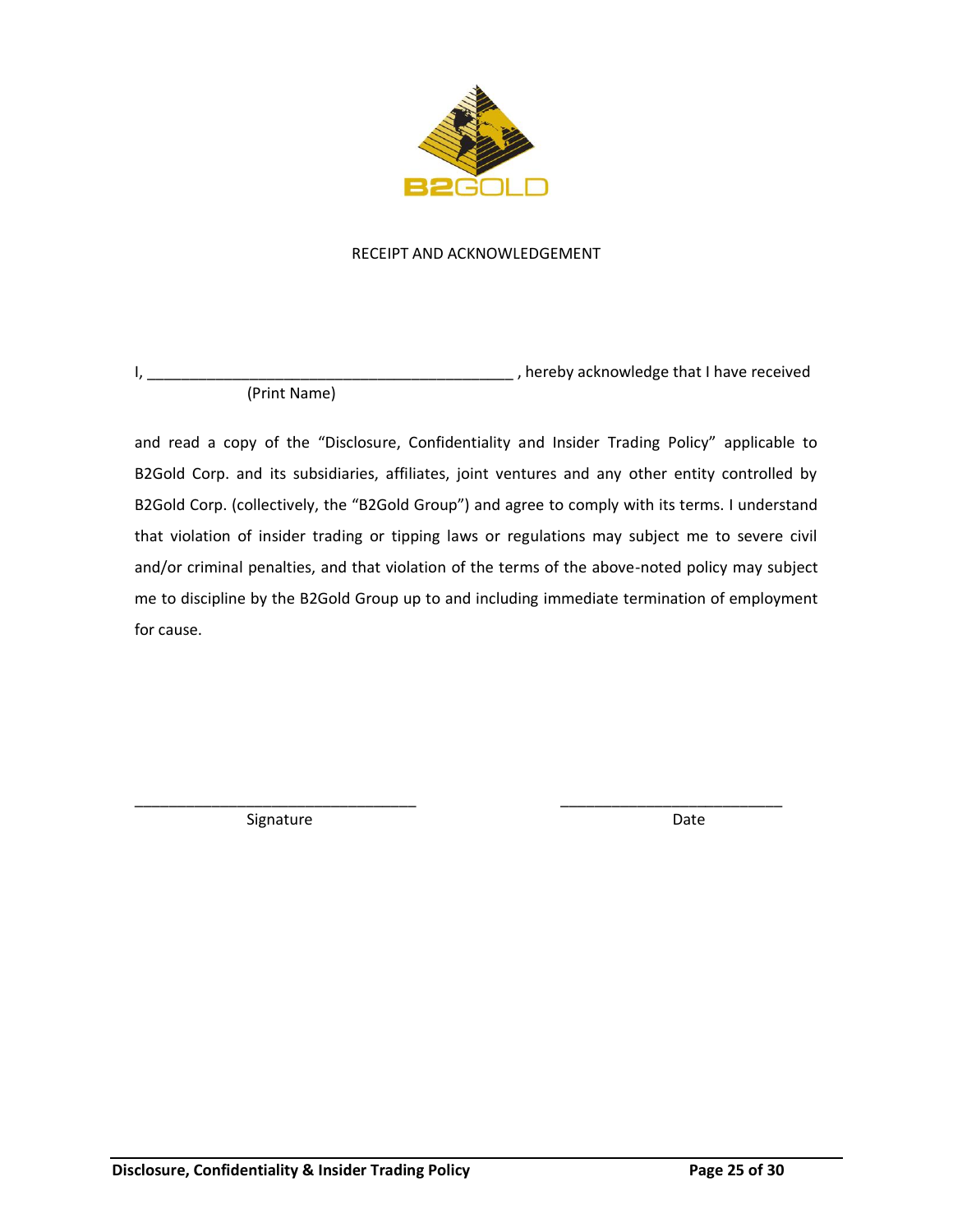

## **SCHEDULE "A"**

#### **GLOSSARY OF TERMS**

"Audit Committee" means the audit committee of the Board;

"B2Gold Group" means the Company, together with all of it subsidiaries, affiliates, joint ventures and any other entity controlled by the Company. In general, a company will be considered to be controlled by the Company if the Company owns more than 50% of the outstanding voting securities of that other company;

"B2Gold Personnel" means a Director, Officer, Employee, Contractor, Insider or Person in a Special Relationship with the Company;

"BCSC" means British Columbia Securities Commission;

"Board" means the board of directors of the Company, as the same is constituted from time to time;

"Company" means B2Gold Corp.;

"Contractors" means independent contractors (who are engaged in an employee-like capacity) of any of the B2Gold Group;

"Core Documents" has the meaning given to it in section [5.2](#page-4-2) of this Policy;

"DSU" means Deferred Share Unit;

"Directors" means directors of any of the B2Gold Group;

"Disclosure Controls and Procedures" means controls and procedures that are designed to ensure that information required to be disclosed by the Company in its Core Documents is recorded, processed, summarized and reported within the specified time period and to the appropriate parties;

"Document" means any public written communication, including a communication prepared and transmitted in electronic form:

- (a) that is required to be filed with the BCSC, any other securities regulatory authority in Canada or the SEC, either on the SEDAR web site or on the EDGAR system or otherwise;
- (b) that is not required to be filed with the BCSC, with the SEC or on the SEDAR web site or on the EDGAR system but is so filed;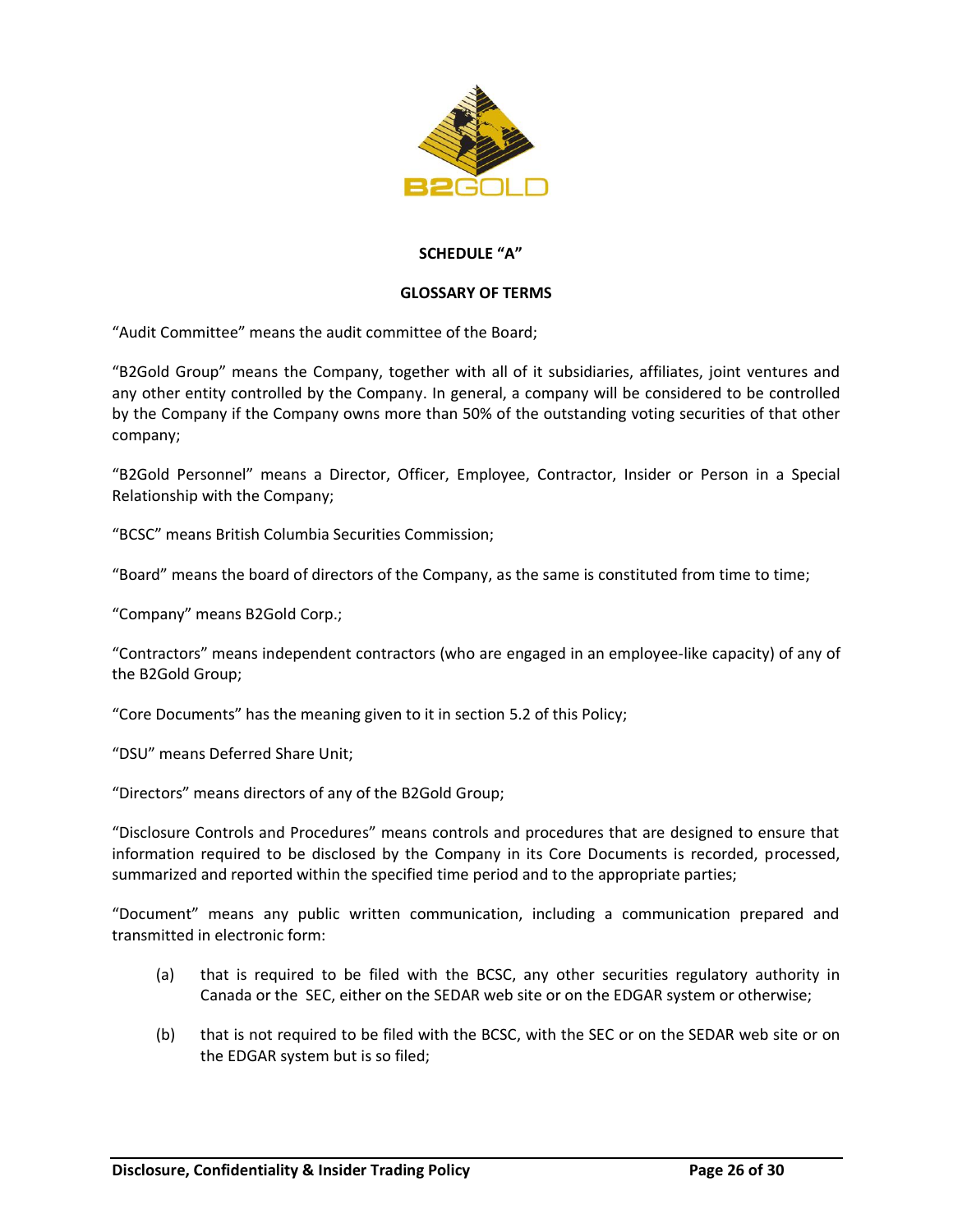

- (c) that is filed or required to be filed with a government or an agency of a government under applicable law or with any stock exchange or similar institution under its bylaws, rules or regulations; or
- (d) the content of which would reasonably be expected to have a significant effect upon the market price or value of the securities of the Company.

"EDGAR" means Electronic Data Gathering, Analysis and Retrieval;

"Employees" means full-time, part-time, contract or secondment employees of any of the B2Gold Group;

"Exchange" means the stock exchange in Canada on which the securities of the Company are listed, including the Toronto Stock Exchange;

"Executive Blackout" has the meaning given to it in section [18.7](#page-20-0) of the Policy;

"Forward-Looking Information" means disclosure regarding possible events, conditions or financial performance that is based on assumptions about future economic conditions and courses of action and includes future-oriented financial information with respect to prospective financial performance, financial position or cash flows that is presented as a forecast or a projection.

"General Blackout" has the meaning given to it in section [18.8](#page-20-1) of the Policy;

"Generally Disclosed" means that the information has been disseminated to the general public in a manner calculated to effectively reach the marketplace and the public has been given a reasonable amount of time to analyze the information. Generally, one full trading day following general disclosure is regarded as sufficient for dissemination and interpretation of Material Information;

"IIROC" means Investment Industry Regulatory Organization of Canada, a self-regulatory organization recognized by the applicable securities commissions to monitor and regulate trading of securities on those markets;

"Insiders" means "reporting insider" as such term is defined under National Instrument 55-104, and includes, among others, the following persons:

- (1) Directors or Senior Officers of the Company;
- (2) Persons who have, directly or indirectly, beneficial ownership of, or control or direction over, or a combination of beneficial ownership of, and control or direction over, more than 10% of the voting securities of the Company ("10% Shareholders");
- (3) Directors or Senior Officers of a Major Subsidiary of the Company; and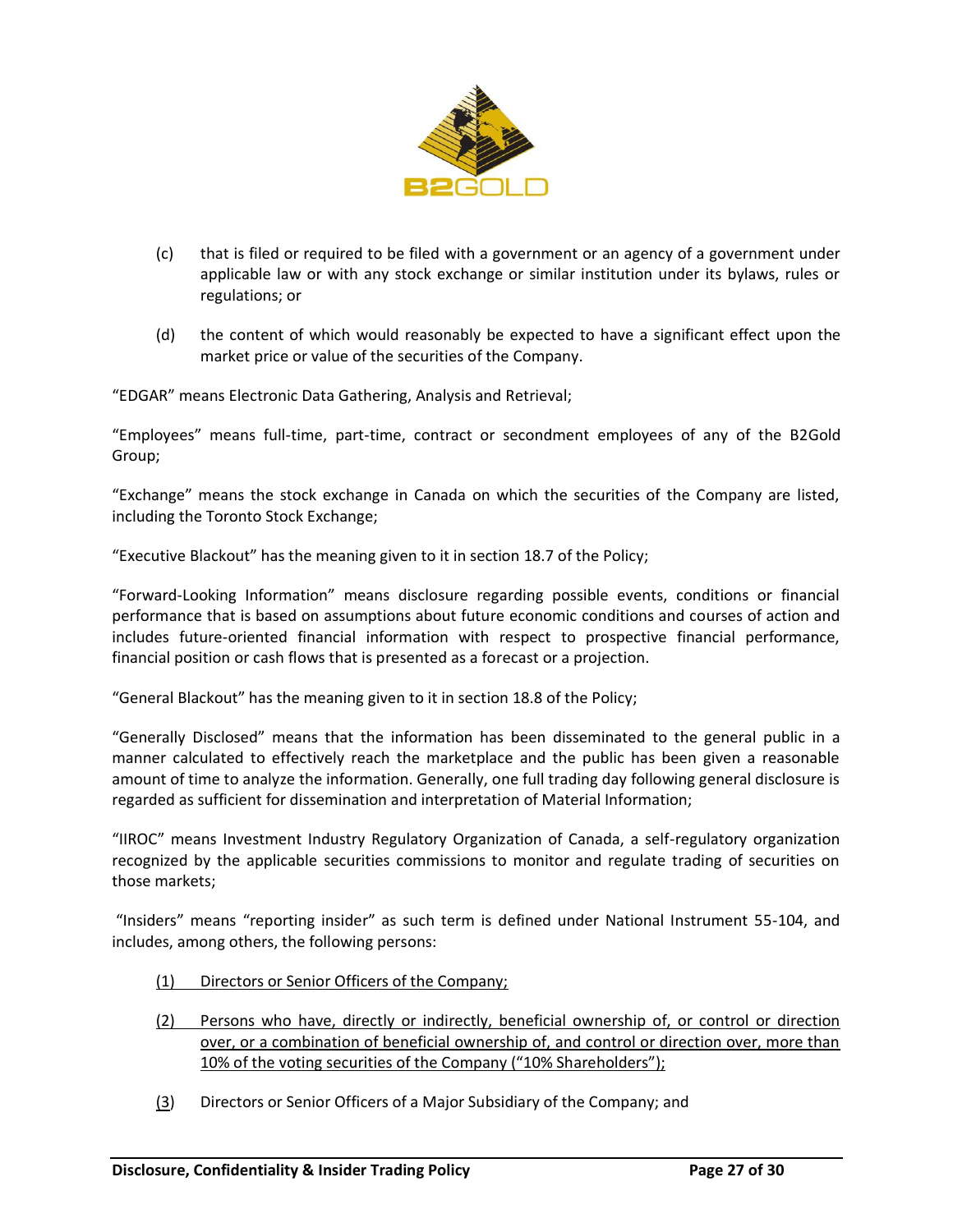

(4) directors or senior officers of 10% Shareholders, including chief executive officers, chief financial officers or chief operating officers of 10% Shareholders, and individuals performing functions similar to the functions performed by an individual occupying the position of a director or senior officer of a 10% Shareholder.

"Major Subsidiary" means "major subsidiary" as such term is defined under National Instrument 55-104;

"Material Change" means a change in the business, operations or capital of the Company that would reasonably be expected to have a significant effect on the market price or value of any of the securities of the Company and includes a decision to implement such a change if such a decision is made by the Board or by senior management of the Company who believe that confirmation of the decision by the Board is probable;

"Material Facts" means a fact that would reasonably be expected to have a significant effect on the market price or value of the securities of the Company;

"Material Information" means "Material Facts" and "Material Changes" including any matters to which there is substantial likelihood that a reasonable investor would attach importance in making investment decisions;

"Misrepresentation" means:

- (a) an untrue statement of a Material Fact; or
- (b) an omission to state a Material Fact that is required to be stated or that is necessary to make a statement not false or misleading in the circumstances in which it is made;

"Officers" means officers of any of the B2Gold Group;

"Persons in a Special Relationship with the Company" means persons in a "special relationship" as such term is defined in applicable securities legislation, and includes, among others:

- (1) Directors, Officers, Employees, Contractors and affiliates or associates of the Company;
- (2) 10% Shareholders;
- (3) directors, officers, employees and contractors of 10% Shareholders;
- (4) members of an operating or advisory committee of the Company or any of its subsidiaries;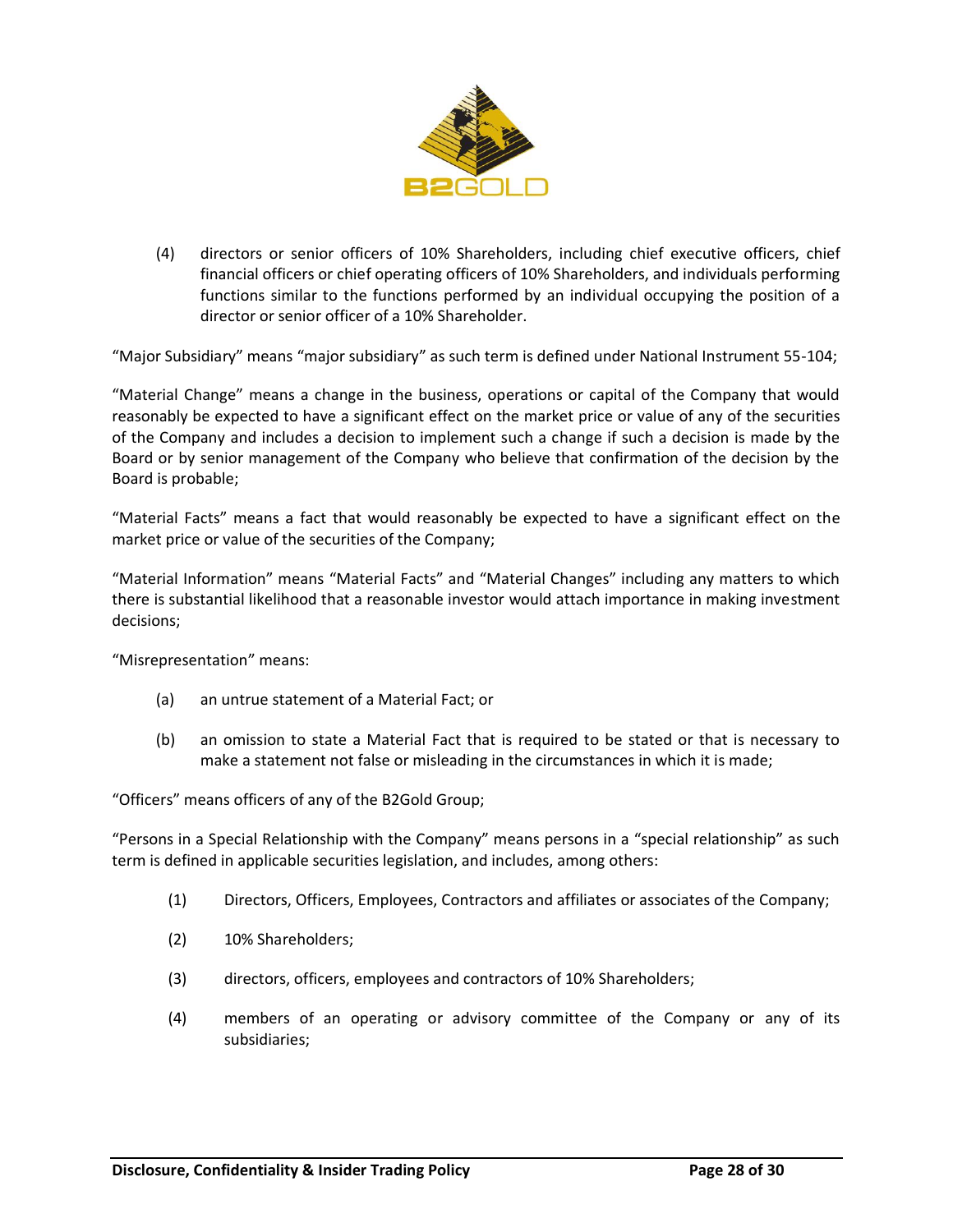

- (5) a person or company that has engaged in, is engaging in or is considering or proposing to engage in any business or professional activity with or on behalf of the Company or any of its subsidiaries;
- (6) a person or company considering or proposing to make a take-over bid of the Company;
- (7) a person or company considering or proposing to become a party to a reorganization, amalgamation, merger, arrangement or similar business combination with the Company;
- (8) a person or company considering or proposing to acquire a substantial portion of the property of the Company;
- (9) directors, officers, partners, employees, insiders, affiliates or associates of a person or company described in (5) through (8) of this definition;
- (10) spouses, live-in partners or relatives of any of the individuals referred to in (1) through (9) who reside in the same household as that individual;
- (11) persons or companies that learned of Material Information while in a relationship described in (1) through (10) of this definition; and
- (12) persons or companies that learned of Material Information from a Person in a Special Relationship with the Company (including a person or company described in (1) through (11) of this definition) and knew or ought reasonably to have known that the other person or company was in such a special relationship;

"Policy" means this Disclosure, Confidentiality and Insider Trading Policy of the Company;

"PSU" means Performance Share Unit;

"Public Oral Statements" means any oral statement made in circumstances in which a reasonable person would believe that information contained in the statement will become Generally Disclosed;

"RSU" means Restricted Share Unit;

"Securities Commissions" means securities regulatory authorities in all provinces and territories of Canada in which the Company is a reporting issuer;

"SEC" means the United States Securities and Exchange Commission;

"SEDAR" means System for Electronic Document Analysis and Retrieval (or any successor system);